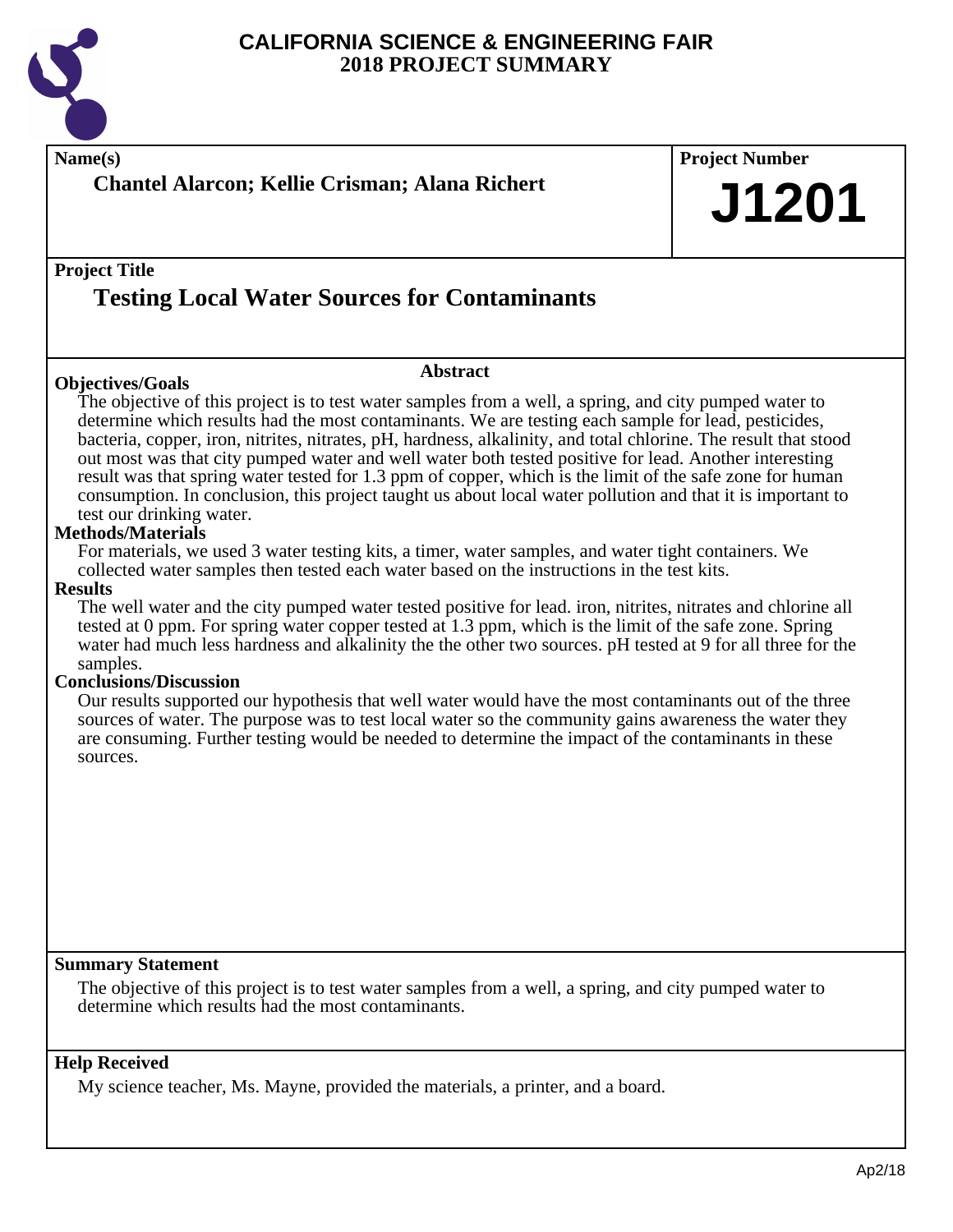

**Noah M. Cain**

**Name(s) Project Number**

## **J1202**

## **Project Title**

## **Particulate Matter Spatial Analysis in Micro-Environments: Decreasing Childhood Microfine PM Exposure**

**Abstract**

## **Objectives/Goals**

Children are unwillingly and needlessly exposed to excessive amounts of microfine particulate matter (PM). This poses many health hazards, especially for children, the elderly, and those with pulmonary & cardiovascular health concerns by penetrating deep into the respiratory system and can potentially damage the gas-exchange surfaces (alveolar region) of the lung. The goal is to measure and spatially analyze the accumulation/dispersion rate of PM over distance from vehicle sources in a parent pick-up lane or roadway in order to understand PM accumulation and thereby minimize childhood exposure. My

hypothesis is that the microfine PM concentrations would decrease exponentially over distance. **Methods/Materials**

I generated a 1-meter grid over a satellite image of the area behind the parent pickup line at Krystal School (34.379011, -117.288474) using Google Earth and placed 2 Purple Air PA-II sensors each day for three weeks. I wrote a shell script to upload data to my google drive and then calculated the average of all of the data per sensor per location. I generated graphs and analyzed the data.

## **Results**

The data trend shows that the smaller the particle, the greater decrease (linear, not exponential) in the concentration of PM. Microfine PM (0.3 microns)decreased 88.04% while fine PM (2.5 microns) decreased 79.23% and course PM (PM10) decreased just 14.86% over 15 meters from source. Conversely, larger particles trend less decrease over distance.

The data indicates that the smaller particles accumulate through chemical bonds (I found PM bonded with H2O molecules last year due to their weak electron bond) over distance and time. Kids should be moved back at least 5 meters from PM sources to minimize microfine PM exposure.

## **Conclusions/Discussion**

I found that the larger the size of the particles, the less of a decrease there was in the concentration of PM over distance and time from sources, but not an exponential decrease as predicted in my hypothesis. This is due to the smaller PM accumulating through homogeneous nucleation, condensation, and then coagulation/agglomeration forming larger particles.

The results show that children should be moved at least five meters back from cars/PM sources to minimize their exposure to microfine PM and decrease the health risks.

## **Summary Statement**

This project measured microfine, fine, and coarse particulate matter accumulation trends over distance from sources in order to create a risk assessment for children displayed in a spatial analysis of a microenvironment.

## **Help Received**

I purchased the sensors and ran the experiments by myself, but Dr. Vaselios Papapostalou at the Southern California AQMD provided a resource to select sensors.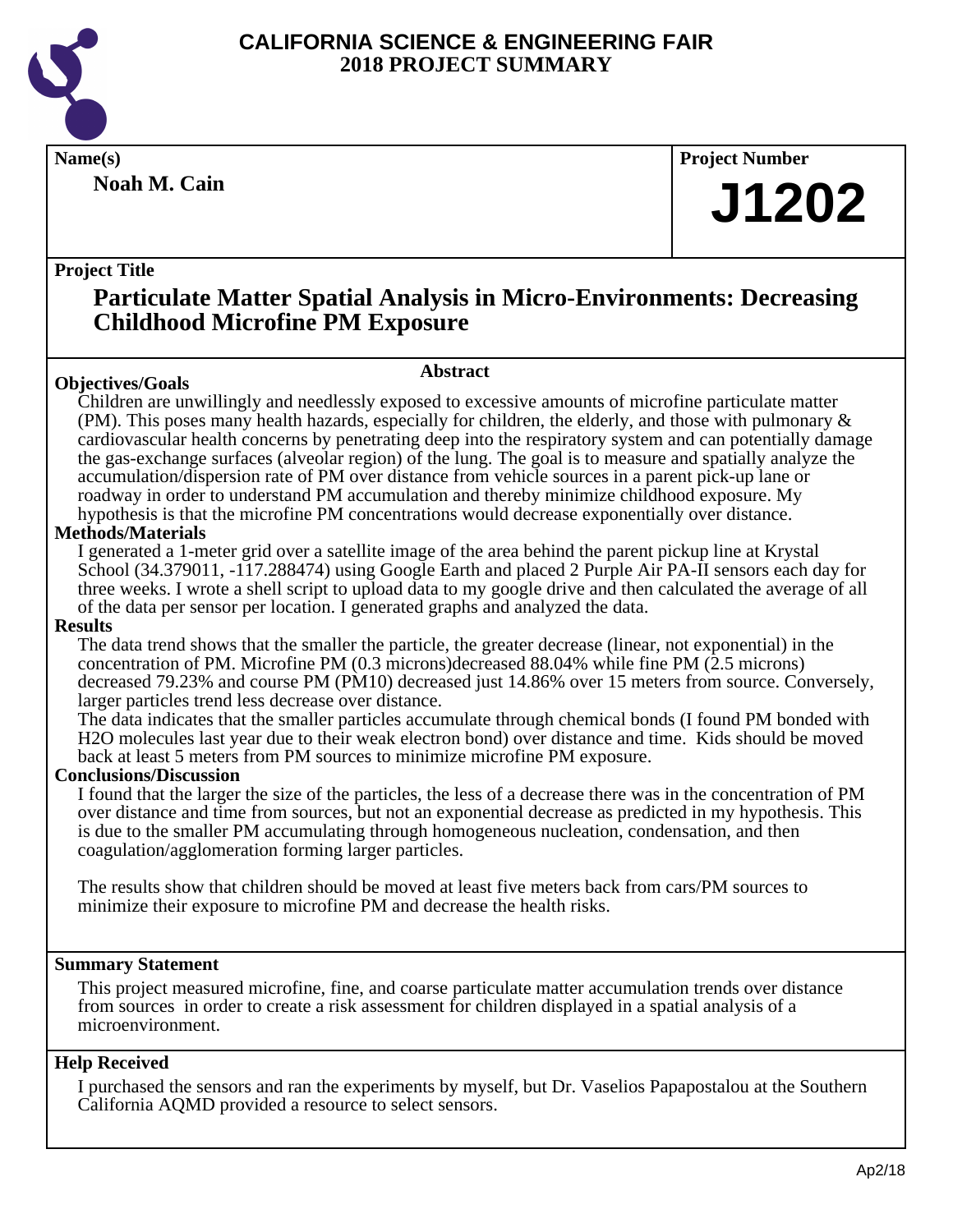

| Name(s)                                                                                                                                                                                                                                                                                                                                       | <b>Project Number</b> |
|-----------------------------------------------------------------------------------------------------------------------------------------------------------------------------------------------------------------------------------------------------------------------------------------------------------------------------------------------|-----------------------|
| <b>Cole Fowler; Carson Galletti</b>                                                                                                                                                                                                                                                                                                           | J1203                 |
|                                                                                                                                                                                                                                                                                                                                               |                       |
| <b>Project Title</b>                                                                                                                                                                                                                                                                                                                          |                       |
| <b>Up In Flames</b>                                                                                                                                                                                                                                                                                                                           |                       |
|                                                                                                                                                                                                                                                                                                                                               |                       |
|                                                                                                                                                                                                                                                                                                                                               |                       |
| <b>Abstract</b><br><b>Objectives/Goals</b>                                                                                                                                                                                                                                                                                                    |                       |
| The objective of this study is to determine what tree's and bushes are the safest to plant near your home in<br>case of a wildfire.                                                                                                                                                                                                           |                       |
| <b>Methods/Materials</b>                                                                                                                                                                                                                                                                                                                      |                       |
| We tested ten different plant cuttings, one metal cookie sheet, one torch, one bucket of water, fire safe                                                                                                                                                                                                                                     |                       |
| glove and a stopwatch.<br><b>Results</b>                                                                                                                                                                                                                                                                                                      |                       |
| The thicker waxier leaves took longer to ignite the evergreens such as pines and redwoods ignite much<br>quicker.                                                                                                                                                                                                                             |                       |
| <b>Conclusions/Discussion</b>                                                                                                                                                                                                                                                                                                                 |                       |
| Our results were proven to be correct during each trial the cuttings ignited within a few seconds of each<br>other and the thicker waxier leaves took longer to ignite. We feel to make our experiment more accurate<br>we could test our hypothesis in Summer months to see if the hot dry weather makes a big difference in out<br>results. |                       |
|                                                                                                                                                                                                                                                                                                                                               |                       |
|                                                                                                                                                                                                                                                                                                                                               |                       |
|                                                                                                                                                                                                                                                                                                                                               |                       |
|                                                                                                                                                                                                                                                                                                                                               |                       |
|                                                                                                                                                                                                                                                                                                                                               |                       |
|                                                                                                                                                                                                                                                                                                                                               |                       |
|                                                                                                                                                                                                                                                                                                                                               |                       |
|                                                                                                                                                                                                                                                                                                                                               |                       |
|                                                                                                                                                                                                                                                                                                                                               |                       |
|                                                                                                                                                                                                                                                                                                                                               |                       |
|                                                                                                                                                                                                                                                                                                                                               |                       |
|                                                                                                                                                                                                                                                                                                                                               |                       |
|                                                                                                                                                                                                                                                                                                                                               |                       |
|                                                                                                                                                                                                                                                                                                                                               |                       |
| <b>Summary Statement</b>                                                                                                                                                                                                                                                                                                                      |                       |
| Our project results have proven that there are many types of flammable bushes and trees in people<br>landscaping. This knowledge should help people choose the correct type of plant or bush for their<br>property.                                                                                                                           |                       |
| <b>Help Received</b>                                                                                                                                                                                                                                                                                                                          |                       |
| Ukiah Valley Fire Caption John Corippo, Cal Fire Air Tactical Supervisor Chief Ray Taglio, Whispering<br>Winds Nursery Ukiah Ca. and www.readyforwildfire.org                                                                                                                                                                                 |                       |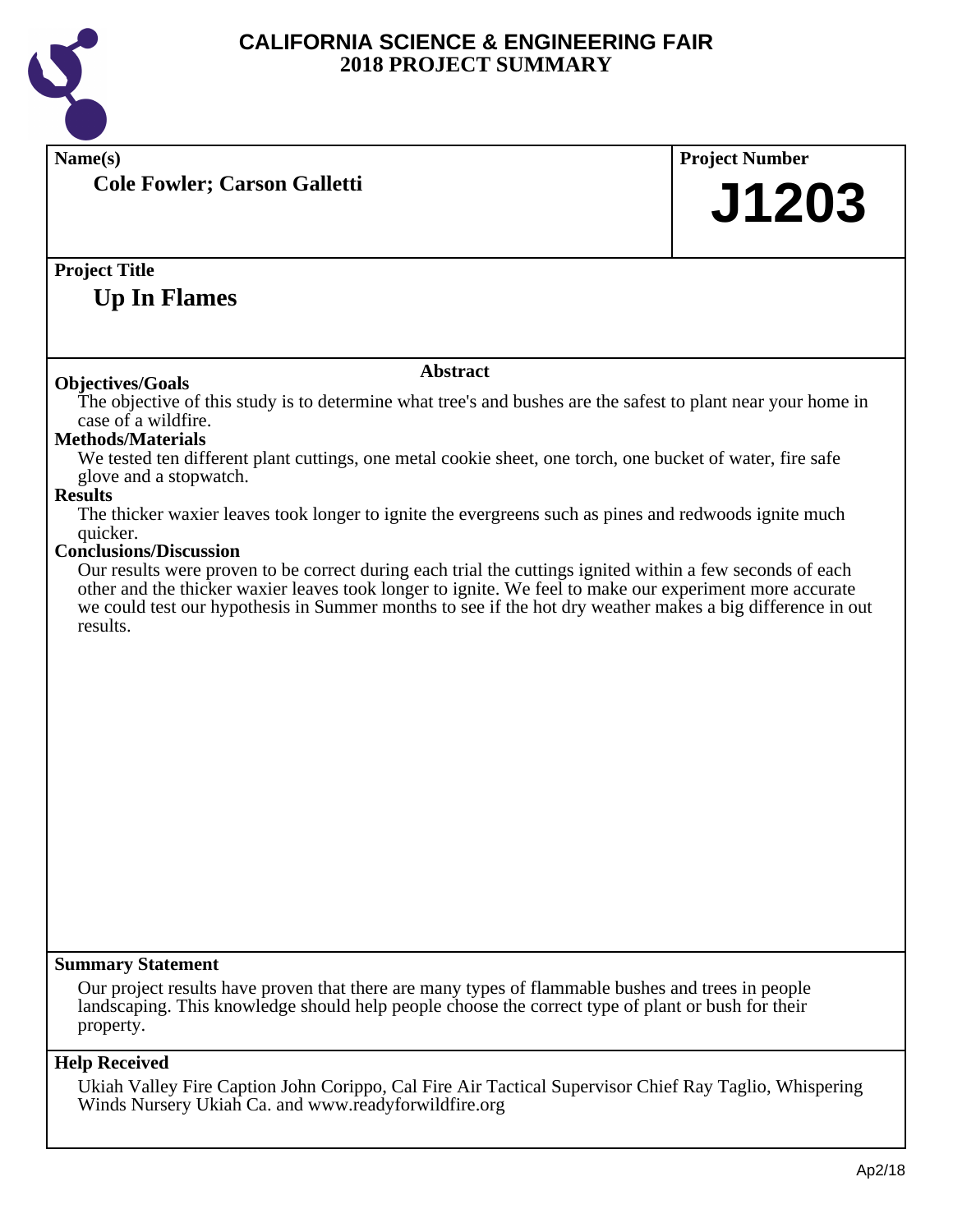

**Name(s) Project Number**

**Samantha C. Gaiera**

# **J1204**

## **Project Title**

## **Ocean Acidification Simulation Investigating Copepod Survivorship**

## **Objectives/Goals**

#### **Abstract**

The objective of this study was to determine how ocean acidification affects copepod survivorship. **Methods/Materials**

Copepod culture, microscope, digital pH meter, CO2 tank, regulator, mason jars. Monitored copepod survivorship with a microscope after controlled exposure to CO2 gas. pH was monitored with a digital pH meter.

## **Results**

20 copepods were put into the ocean acidification model for 24 hours to test the effects of acidity change on mortality. Trials were repeated four times to validate results. It was found that as acidity levels decrease, copepod survivorship decreases as well. Survivorship in the control samples was 100% compared to a mean of 63% survivorship in the test samples.

## **Conclusions/Discussion**

The major findings were that there was an increase in copepod mortality as pH decreased between the control, level 1 and level 2. Copepods in level 2 (more CO2) consistently showed higher mortality rates than level 1(less CO2). The implications of this work show that as human-created carbon emissions increase, ocean acidification will increase and negatively impact copepod populations.

## **Summary Statement**

I created a model simulating ocean acidification to test its effects on copepod mortality confirming the hypothesis that as pH decreases, copepod survivorship also decreases.

## **Help Received**

I received my copepods and information on how to raise them from the HSU telonicher marine lab.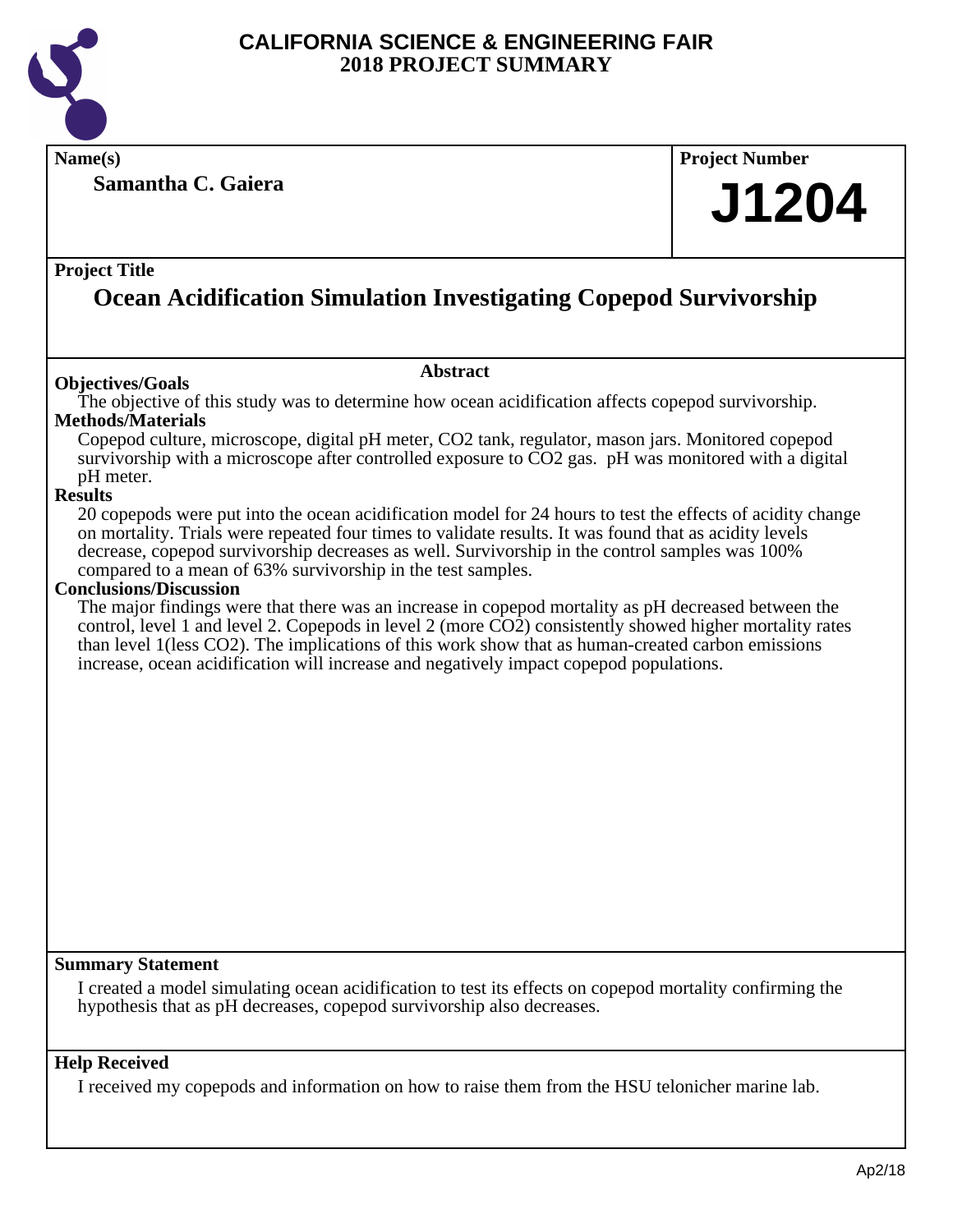

**Fiel Angelo L. Gamad**

**Name(s) Project Number**

## **J1205**

## **Project Title**

## **Comparison of Air Quality in Different Clovis Schools Based on the Level of Particulate Air Pollutants**

## **Abstract**

**Objectives/Goals** There are two objectives: First objective is to find out which school has the highest level of pollution based on the number of particulate air pollutants and analyze data by proximity to possible air pollutant sources. Second objective is to determine which school area, hallway, parking lot, or field, has the highest level of particulate air pollutant.

## **Methods/Materials**

Materials: white cardboard, black permanent marker, magnifying lens, strings, Vaseline, ruler, calculator. Methods: 1. Four Clovis West schools were randomly selected. Geographical description, such as proximity to busy roads, industrial facilities, commercial establishments, construction sites were noted for each school. 2) School areas namely, parking lot, field and hallways served as collection sites. 3) 5x5 inches white cardboards were used as sample collection cards. 4) Vaseline was applied to each card before hanging it at approximately 4-5 ft high. 5) Replaced with new cards after 24 hours. 6) Particles stuck on the collection grid were counted using magnifying lens. 7) Process repeated for 10 days. 8) Tabulated and analyzed data.

## **Results**

Results showed significant difference in the level of air pollution in four schools. School nearest to industrial establishments, commercial areas and busy roads, had the highest daily average particulate air pollutants (405). School near construction site had the second highest air particulates (392). Two schools mainly surrounded by residential areas, had the least air particulates (361) and (308) respectively. Results also showed striking difference in air particulates for each collection area. Parking areas had the highest total number of air particulates (529), followed by hallways (495) and the least polluted was the field (442).

## **Conclusions/Discussion**

This project showed that although these schools are located in the same school district, there is a remarkable difference in the air quality of each school based on the level of air particulate pollutants. The level of air particulates is directly related to the proximity of schools to major sources of particulate pollutants. There was also a remarkable difference in the air quality among different collection areas, the parking being the most polluted compared to the hallways and fields. These results were concerning to students realizing that they were being exposed to air particulate pollution which can cause potential health problems.

## **Summary Statement**

This project demonstrated significant difference in the air quality among different Clovis schools, indicating direct association with proximity to major sources of air pollution.

## **Help Received**

Parents drove me to the Clovis schools for sample collections. Parents also purchased materials and helped in developing photos.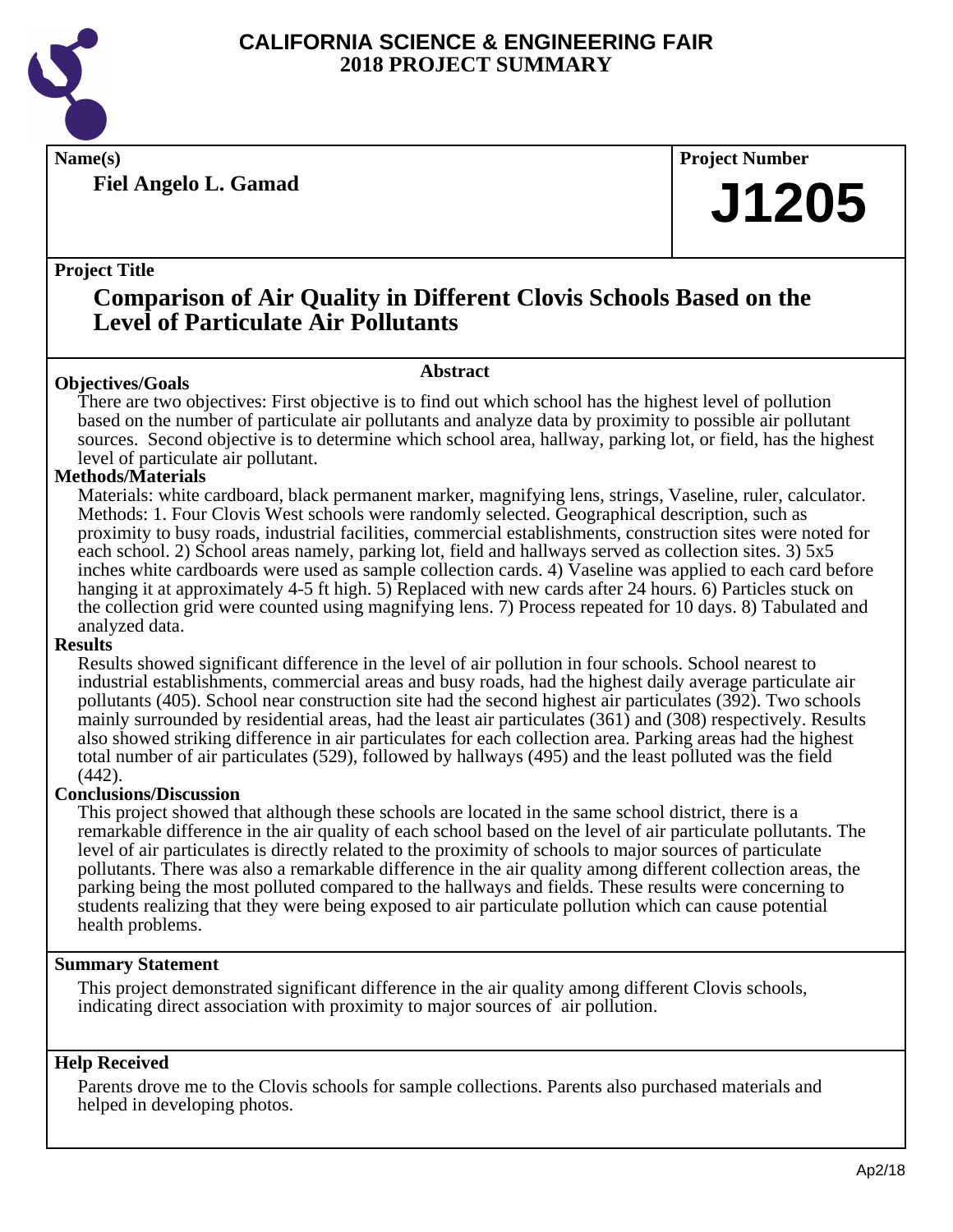

**Olivia M. Hansen**

**Name(s) Project Number J1206**

## **Project Title Urban Runoff: Is 72 Hours Enough?**

#### **Objectives/Goals**

**Abstract**

The Department of Environmental Health recommends waiting 72 hours before entering the water at our local beaches after a significant storm event. The purpose of my project was to perform water quality tests on the Cottonwood Creek outlet at Moonlight Beach (a storm drain water runoff area) to discover the impact of urban runoff to this waterway both 24 hours and 72 hours after a heavy rainfall and to confirm if 72 hours is an adequate amount of time for the water quality to return to safe levels. My hypothesis states that although this runoff is UV treated before entering the ocean, I believe there will be a decrease in water quality, including a large increase in bacteria levels immediately following significant rainfall.

## **Methods/Materials**

I collected two water samples from the Cottonwood Creek outlet during a dry period without any rainfall. I tested the following water quality indicators - temperature, pH, salinity, turbidity, nitrates, phosphate and dissolved oxygen. I also tested for total bacteria and fecal bacteria (E.coli) using Coliscan Easygel. Within 24 hours following 1.88 inches of measured rainfall, I collected two water samples from the same location and repeated the same tests. Then I collected two more water samples 72 hours after the rain stopped and repeated all the same tests.

#### **Results**

My results showed that urban runoff immediately following a large storm has a negative impact on water quality in this area. Phosphate and turbidity levels increased. Dissolved oxygen decreased. E.coli levels showed a 225% to 400% increase from levels before the rainfall. Nitrate levels did not increase as expected however. 72 hours after the rainfall stopped, the water quality levels returned close to their original values. One interesting result I observed was that E.coli levels do not necessarily return to an EPA acceptable level after 72 hours.

## **Conclusions/Discussion**

Urban runoff after storm events causes water quality issues at the Cottonwood Creek outlet at Moonlight Beach, particularly during the first 24 hours. Although most water quality indicators return to initial levels after 72 hours, E.coli levels that exceed EPA standards are still present in the water that enters our oceans.

## **Summary Statement**

At the Cottonwood Creek outlet at Moonlight Beach, the urban runoff created after a significant amount of rain has a negative impact on water quality and creates an unsafe level of E.coli bacteria to enter the ocean even after the 72 hour r

## **Help Received**

My parents purchased the materials and helped me safely collect the water samples. They provided guidance on how to avoid contact with the bacteria. The Coliscan Easygel kits were purchased from Micrology Labs. They also provided information on sample handling and safe disposal of the bacteria.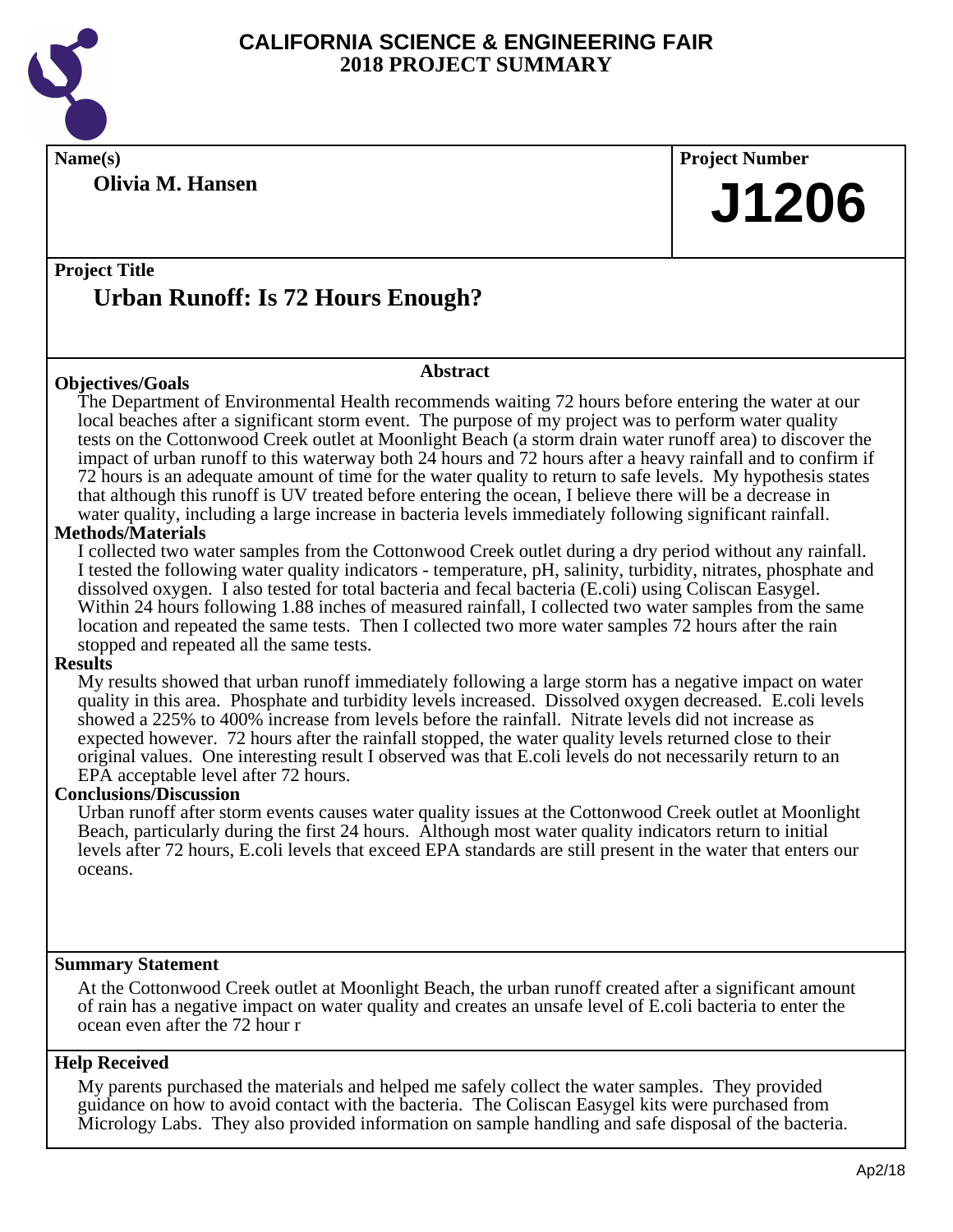

**Name(s) Project Number Project Title Abstract Summary Statement Help Received Anika V. Koop How Many Microorganisms Are in Various Bodies of Water? J1207 Objectives/Goals** The objective in this study was to figure out how many microorganisms are in the water around us, and which body of water has the most different microorganisms. **Methods/Materials** Microscope, 6 Containers, Glass Slides and coverslips, 6 Droppers, and water from various sources. **Results** Water from various sources were analyzed using a microscope to determine which water source contained the most different microorganisms. The amount of microorganisms found in the American River were found to contain 29% more than the next highest body of water. **Conclusions/Discussion** The study compared the quantities of microorganisms and it was discovered that the body of water with the most variety was the American River. This study was relevant because it discovered that the three bodies of water with the highest amount of microorganisms were flowing water. Also, the lake water had a similar count as the drinking water that was examined. By measuring the amount of microorganisms in multiple bodies of water, I found that there is significant variation in the amount of microorganisms.

My science teacher provided me with the materials to analyze the water. However I performed the analysis myself.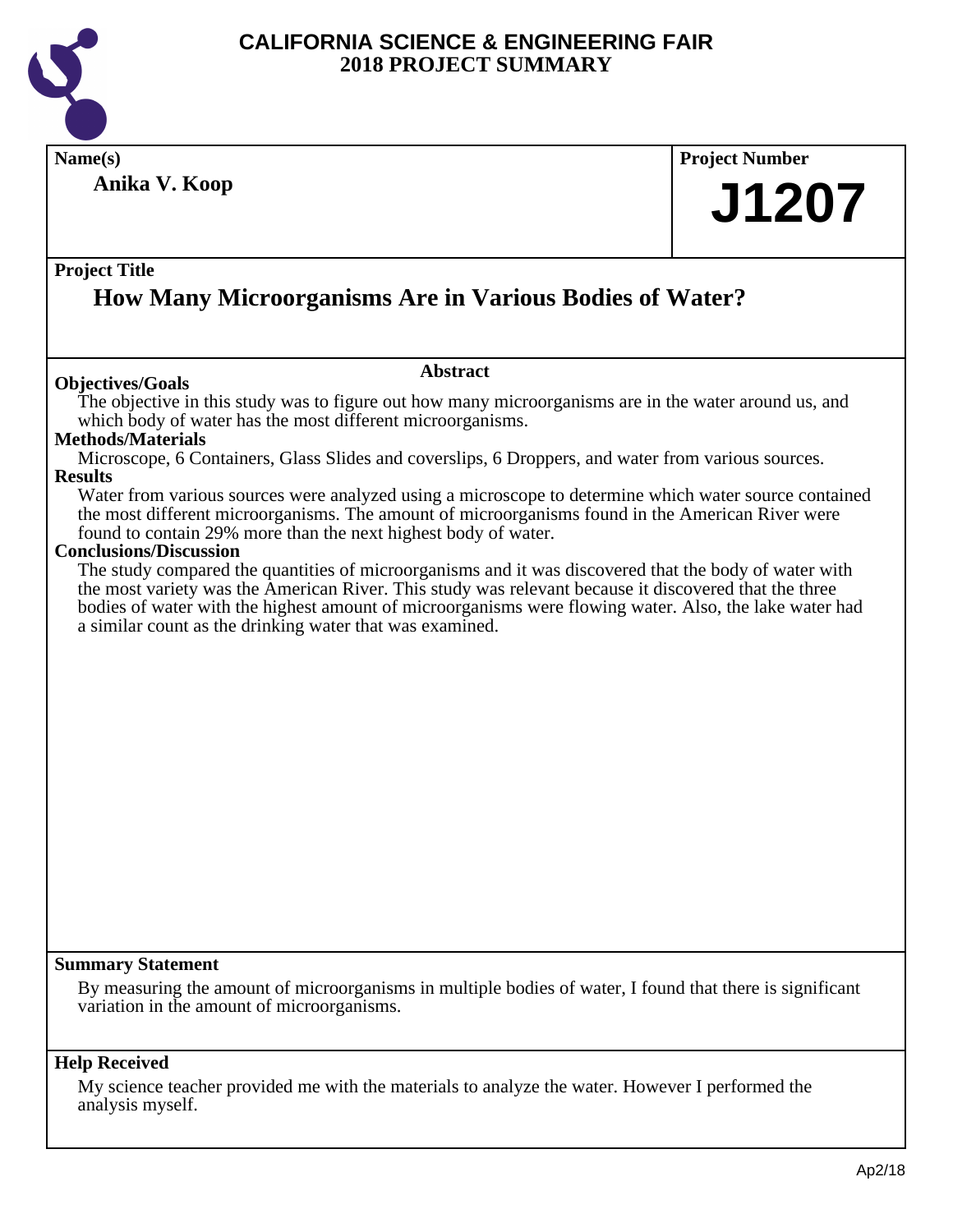

**Charles O. Luke**

**Name(s) Project Number**

## **J1208**

## **Project Title**

## **Respiratory Impacts of Ultrafine Particulate in Preschools and Daycare Centers throughout Los Angeles County**

**Abstract**

## **Objectives/Goals**

The objective of this study is to determine the correlation between distance from preschools to major highways and levels of ultrafine particulate matter in the surrounding air. Do these levels correlate to asthma rates in the tested communities. Asthma rates are high in Los Angeles, and air particulate is linked to reactive airway disorders with young children most vulnerable. Locations of preschools and daycare centers are often unregulated in the city, and low cost of land incentives the placement of these centers near highways. The study sought to determine if young children attending these preschools are inhaling high levels of ultrafine particulate matter at risk for developing asthma.

## **Methods/Materials**

A TSI P-trak Ultrafine Particulate Scanner 8525 was employed to measure ultrafine particulate matter less than 2.5 micrometers in diameter, per cm3 of air at 40 different preschools and daycare centers. This data was combined with rates gathered from area hospitals indicating specific numbers of emergency room visits for the targeted population of children. Analyzable charts were then constructed.

## **Results**

Elevated levels of ultrafine particulate were found throughout Los Angeles, however levels were particularly elevated near major roads and highways, often well over the EPA standards for healthy air. Outcome suggests proximity to highways will increase air particulate levels dramatically. Asthma cases were determined to be prevalent throughout Los Angeles, but concentrated heavily in at risk communities where highways are clustered.

## **Conclusions/Discussion**

The results, though inconsistent due to the prevalence of particulate and major roadways throughout the city, nevertheless suggests that asthma is linked to particulate levels. The data from this study leads one to the conclusion that reactive airway disorders are triggered or caused by elevated particulate levels and diesel exhaust. Other studies back up these conclusions. It is therefore likely that a preschooler's chance of developing asthma is significantly increased by attending a preschool near a highway.

## **Summary Statement**

By testing ultrafine air particulate in the air surrounding preschools and daycare centers, I determined that high levels of particulate correlate with proximity to highways and elevated asthma rates.

## **Help Received**

I used the P-Trak monitor and tested the air by myself, though my mother drove me to the locations around Los Angeles. I consulted with an industrial hygienist prio to commencing work in order to determine the feasiblilty of my study. I also consulted with the experts at Field Environmental in order to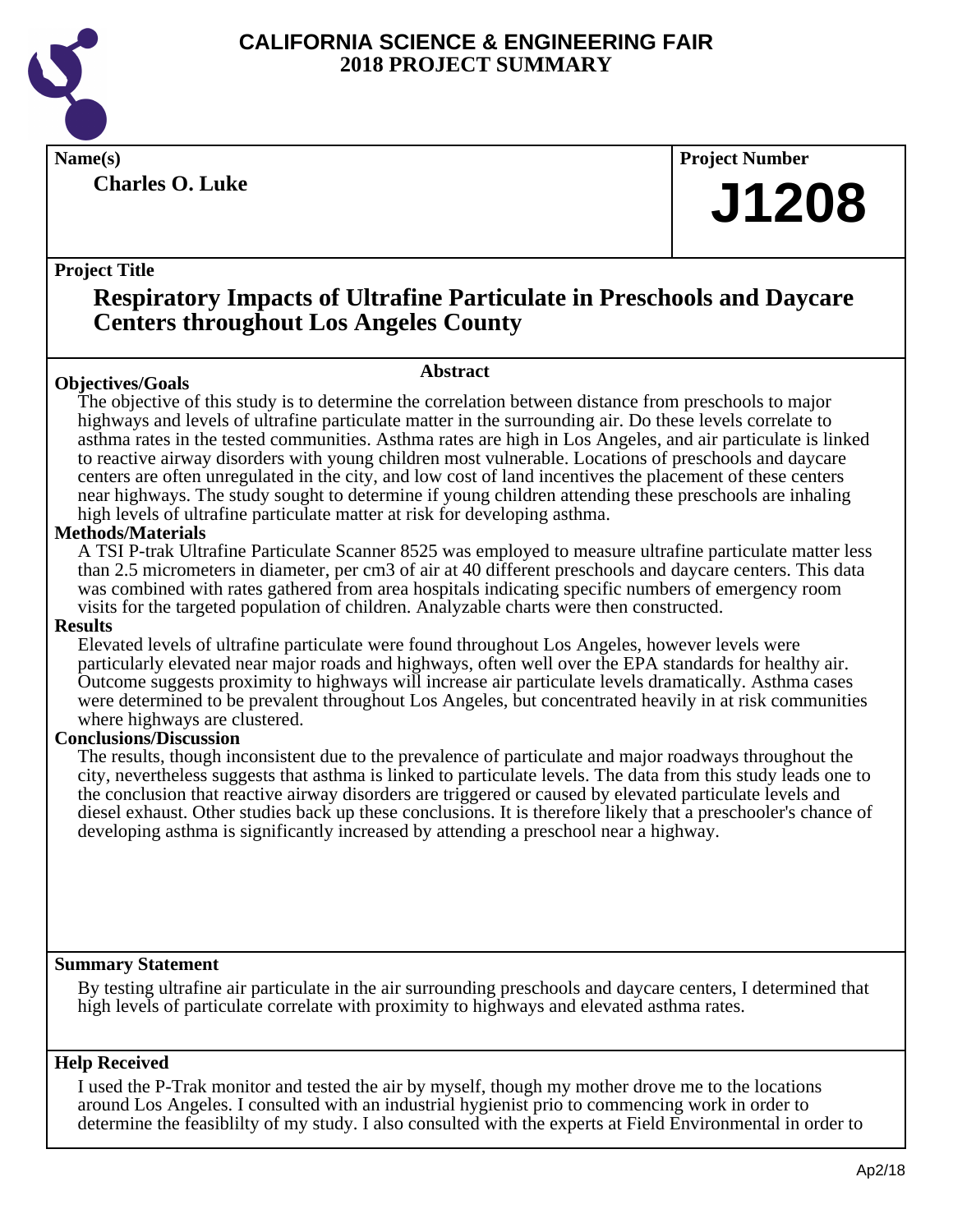

## **Anneli Macdonald; Mathilde Macdonald**

**Name(s) Project Number**

## **J1209**

**Project Title**

## **Secret of the Rings: Does 15N in Spruce Cores Tell of Salmon-Borne Nutrients Brought from Sea to Tree?**

## **Abstract**

**Objectives/Goals** We wanted to find out if levels of the nitrogen isotope 15N in Sitka spruce cores correlate with populations of past salmon runs in Freshwater Creek.

## **Methods/Materials**

Corer, HSU Mettler Toledo balance, dryer, coffee grinder, tincapsules, U.C. Davis Stable Isotope Facility (SIF) mass spectrometer, Freshwater Creek weir counts. Obtained core samples from a Sitka spruce within 25 meters of Freshwater Creek salmon spawning area and used tree ring marks to identify wood from each of the last four decades. Prepared wood samples for each decade and sent them to SIF to be analyzed for 15N. Obtained salmon run population data from the Freshwater Creek weir for each decade and received delta 15N measures from the SIF. Calculated a correlation coefficient to see if 15N levels correlated with density of salmon runs. As a control, performed the same analysis with a Sitka spruce 200 meters from Freshwater Creek.

#### **Results**

There is a strong correlation, with correlation coefficient of 0.69, between 15N levels by decade in the spruce close to the creek and the salmon run data for each decade. There was almost no correlation between 15N levels in the spruce far away from the creek and the past salmon runs. (0.006 was the result of the correlation coefficient)

## **Conclusions/Discussion**

Our results supported but did not prove our hypothesis. If we had repeated this experiment with multiple trees and at different salmon spawning creeks, our hypothesis would have been better supported. Nevertheless, the data we gathered supports the idea that, if careful to avoid confounding factors, 15N levels in spruce cores could assist ecologists to discover trends in the numbers of salmon in a creek or river. This information could help ecologists restore or maintain a waterway and its surrounding ecosystem to its healthiest (optimal) state.

## **Summary Statement**

We measured levels of nitrogen isotope 15N in cores from a creekside Sitka spruce and showed that these levels had strong correlation with measured changes in populations of salmon runs in the creek over the past 40 years.

## **Help Received**

Used lab equipment at Humboldt State University under the supervision of Dr. Ward.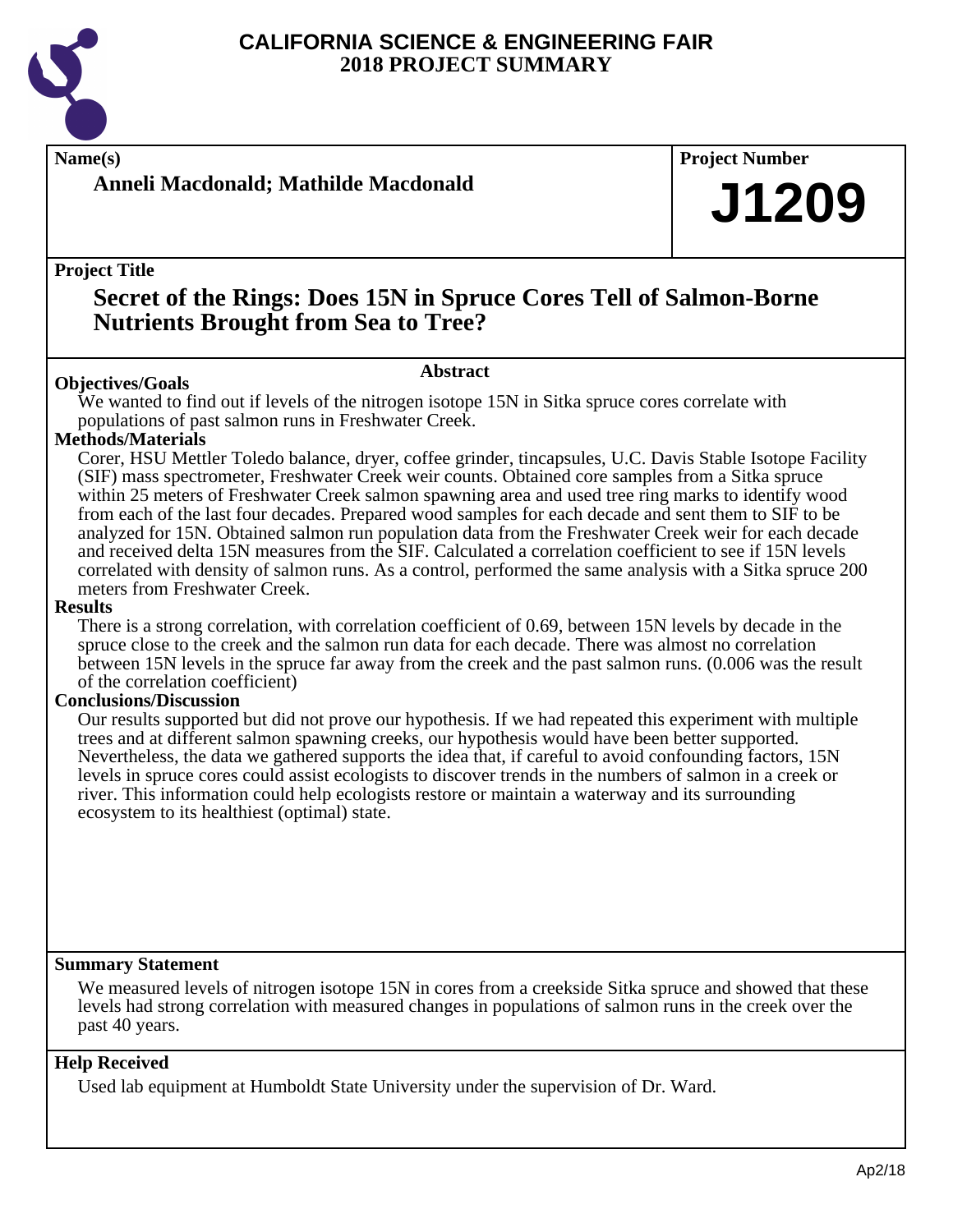

**Talisa A. Martinez**

**Name(s) Project Number**

## **J1210**

## **Project Title**

## **Keep It Clean! Testing Water Quality through Daphnia magna Survival Rate**

#### **Abstract**

**Objectives/Goals** The purpose of my project is to test the survival rate of Daphnia magna in specific waters that came from the Imperial Valley county in California. Specifically, by using the survival rate of Daphnia magna, the quality of the collected water can be determined and shown to the public eye in hopes of promoting for the reduction of pollution in the Imperial County.

## **Methods/Materials**

Each trial of the experiment featured 6 946-milliliter jars (without lid) filled with 800 milliliters of a collected water (Salton Sea, the New River, Alamo Canal, All-American Canal, tap water, and bottled water) and 12 Daphnia magna, all of which were inserted into a jar with a pipette. The amount of Daphnia magna was recorded in each jar every 24 hours for 7 days.

#### **Results**

Many notable observations were observed in the trials: the appearance of Daphnia magna changed, the jar containing a sample of tap water plunged in Daphnia magna survival rate, and the survival rate of Daphnia magna was best in the jar containing tap water.

## **Conclusions/Discussion**

The trials showed a direct correlation between polluted waters and survival rate of Daphnia magna. As the survival rate of Daphnia magna was recorded when placed in collected waters from the Imperial County, California, it was concluded that one will see that the bigger the decrease in survival rate relates to a more toxic water.

## **Summary Statement**

I showcased that many bodies of waters in Imperial County were toxic on earth by using the survival rate of Daphnia magna to exemplify the deterimental effects it could have on life.

## **Help Received**

I design and conducted the experiment myself. My advisor, Ms. Lindsay Claverie aided me in the process of gathering materials.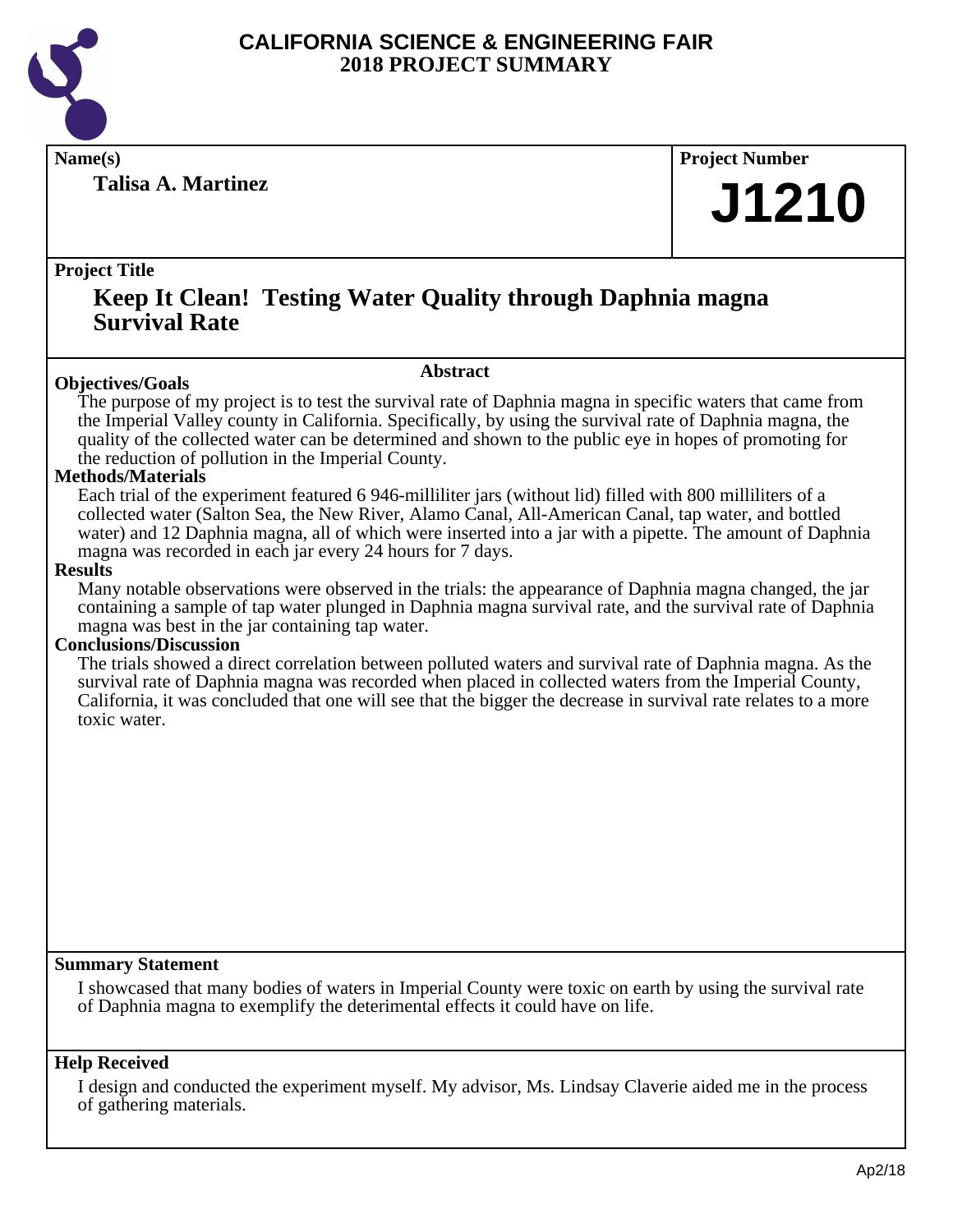

| Name(s)                                                                                                                                                                                                                                                                                                                                                                                                                                                                                                                                                                                                                                                                                                                                                                                                                                                                                                                                                                                                                                                                                                                                                                                                                                                                                                                                                                                                                                                                                                                                                                                                                                                                                                                                                                                       | <b>Project Number</b> |  |
|-----------------------------------------------------------------------------------------------------------------------------------------------------------------------------------------------------------------------------------------------------------------------------------------------------------------------------------------------------------------------------------------------------------------------------------------------------------------------------------------------------------------------------------------------------------------------------------------------------------------------------------------------------------------------------------------------------------------------------------------------------------------------------------------------------------------------------------------------------------------------------------------------------------------------------------------------------------------------------------------------------------------------------------------------------------------------------------------------------------------------------------------------------------------------------------------------------------------------------------------------------------------------------------------------------------------------------------------------------------------------------------------------------------------------------------------------------------------------------------------------------------------------------------------------------------------------------------------------------------------------------------------------------------------------------------------------------------------------------------------------------------------------------------------------|-----------------------|--|
| <b>Christina J. Moon</b>                                                                                                                                                                                                                                                                                                                                                                                                                                                                                                                                                                                                                                                                                                                                                                                                                                                                                                                                                                                                                                                                                                                                                                                                                                                                                                                                                                                                                                                                                                                                                                                                                                                                                                                                                                      | J1211                 |  |
| <b>Project Title</b><br><b>Sordid Sediment</b>                                                                                                                                                                                                                                                                                                                                                                                                                                                                                                                                                                                                                                                                                                                                                                                                                                                                                                                                                                                                                                                                                                                                                                                                                                                                                                                                                                                                                                                                                                                                                                                                                                                                                                                                                |                       |  |
| <b>Abstract</b>                                                                                                                                                                                                                                                                                                                                                                                                                                                                                                                                                                                                                                                                                                                                                                                                                                                                                                                                                                                                                                                                                                                                                                                                                                                                                                                                                                                                                                                                                                                                                                                                                                                                                                                                                                               |                       |  |
| <b>Objectives/Goals</b><br>My objective was to determine the effect of sediment on water quality in lakes and the marine organisms<br>that inhabit it.<br><b>Methods/Materials</b><br>Sediment was collected from three local lakes. 50 grams of sediment from each lake was mixed with 300<br>millilitiers of spring water in a container (each labeled with the lake name) to simulate rainwater run-off<br>(independent variable). A sediment free container with 300 milliliters of spring water was also prepared<br>(control). Fifteen adult Daphnia magna were transferred into each of the four containers (dependent<br>variable). Over the course of 48 hours, the number of Daphnia magna in each container was counted every<br>8 hours and the heart rate per minute of the Daphnia magna was counted with a microscope every 16<br>hours. This was to keep track of the viability of Daphnia magna. For more reliable results, a second test<br>was replicated. The water temperature and pH levels of the eight containers were also recorded every 8<br>hours.<br><b>Results</b><br>My results showed that the sediment-infused water had a lower reproduction rate compared to the control<br>in both tests. Test A: 387% (control), 200%, 247%, 327%. Test B: 407% (control), 227%, 267%, 334%.<br>The heart rate of the Daphnia magna in the sediment-infused water was much faster than the control in<br>both tests. Test A: 178 (control), 209, 204, 199. Test B: 178 (control), 211, 206, 197. The water<br>temperature and pH levels were almost within the same range among the eight containers throughout the<br>48 hours.<br><b>Conclusions/Discussion</b><br>The run-off sediment from man-made structures around the lakes was the cause of water pollution and |                       |  |
| vitality of marine organisms. The degree of pollution depended on the number/size of man-made<br>structures, proving my hypothesis to be correct. The data showed that there were correlations between the<br>reproduction rate and the heart rate. When the heart rate increased, the reproduction rate lowered. That<br>means if a larger number/size of man-made structures are present, the higher the pollution would be in the<br>lake.                                                                                                                                                                                                                                                                                                                                                                                                                                                                                                                                                                                                                                                                                                                                                                                                                                                                                                                                                                                                                                                                                                                                                                                                                                                                                                                                                 |                       |  |

## **Summary Statement**

Lakes were polluted by run off sediment from man-made structures, and the degree of pollution depended on the toxicity level of the sediment.

## **Help Received**

My professional contact, Dr. Kevin Raskoff answered my questions about collecting sediment and supplied a microscope and a pH tester. My dad drove me to the different lakes and bought the materials.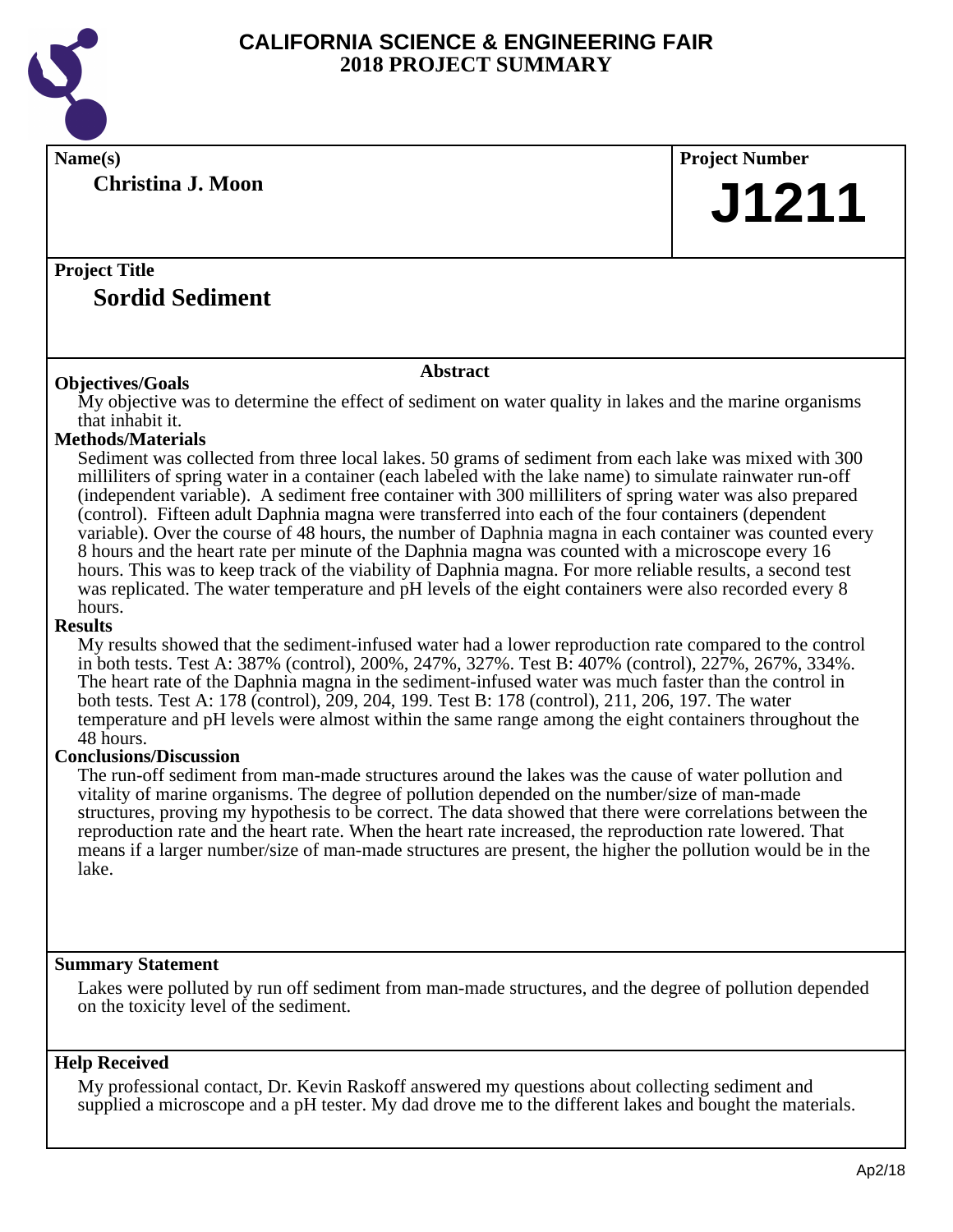

| Name(s)<br>Will A. Myatt                                                                                                                                                                                                                                                                                                                                                                 | <b>Project Number</b> |
|------------------------------------------------------------------------------------------------------------------------------------------------------------------------------------------------------------------------------------------------------------------------------------------------------------------------------------------------------------------------------------------|-----------------------|
|                                                                                                                                                                                                                                                                                                                                                                                          | J1212                 |
| <b>Project Title</b>                                                                                                                                                                                                                                                                                                                                                                     |                       |
| The Impact of Fertilizer on Water Quality                                                                                                                                                                                                                                                                                                                                                |                       |
| <b>Abstract</b><br><b>Objectives/Goals</b>                                                                                                                                                                                                                                                                                                                                               |                       |
| The objective of my experiment was to test how different types of fertilizers affect water quality and<br>aquatic microorganisms.                                                                                                                                                                                                                                                        |                       |
| <b>Methods/Materials</b><br>To conduct this experiment, I filled 7 cups with pond water and 1 cup with distilled water, and put<br>different fertilizers in each cup. The fertilizers were Lawn Fertilizer, Lawn Starter, and Compost. Each<br>day, I would test the pH, Total Dissolved Solids (TDS), Electric Conductivity (EC), and Temperature of<br>each cup and record my results. |                       |
| <b>Results</b><br>After experimentation, the most relevant data was the slope of the pH graph, and my results were: a<br>0.97% decline for Lawn Fertilizer, a 0.31% decline for Lawn Starter, a 0.17% decline for Compost, a                                                                                                                                                             |                       |
| 0.47% decline for the No Fertilizer, and a 0.74% decline for Distilled.<br><b>Conclusions/Discussion</b>                                                                                                                                                                                                                                                                                 |                       |
| My experimentation shows that the Lawn Fertilizer caused the fastest decline in pH, and the Compost<br>caused the slowest decline. This data proves the hypothesis that Compost is the best fertilizer for the water<br>ecosystem, and that the Lawn Fertilizer is the worst for the water ecosystem.                                                                                    |                       |
|                                                                                                                                                                                                                                                                                                                                                                                          |                       |
|                                                                                                                                                                                                                                                                                                                                                                                          |                       |
|                                                                                                                                                                                                                                                                                                                                                                                          |                       |
|                                                                                                                                                                                                                                                                                                                                                                                          |                       |
|                                                                                                                                                                                                                                                                                                                                                                                          |                       |
|                                                                                                                                                                                                                                                                                                                                                                                          |                       |
|                                                                                                                                                                                                                                                                                                                                                                                          |                       |
| <b>Summary Statement</b><br>I proved that the lawn fertilizer with the most nitrogen had the most harmful effect on the water<br>ecosystem, and the compost had the most beneficial effect.                                                                                                                                                                                              |                       |
| <b>Help Received</b>                                                                                                                                                                                                                                                                                                                                                                     |                       |
| I conducted the experiment by myself. Mrs. Bertram, a retired science teacher, let me borrow equipment<br>and gave me guidance. Mrs. Wangnoo let me use her classroom for my experiment and checked my math.                                                                                                                                                                             |                       |

Soil Born Farms let me use their compost. Chrissi Brewer let me interview her for research.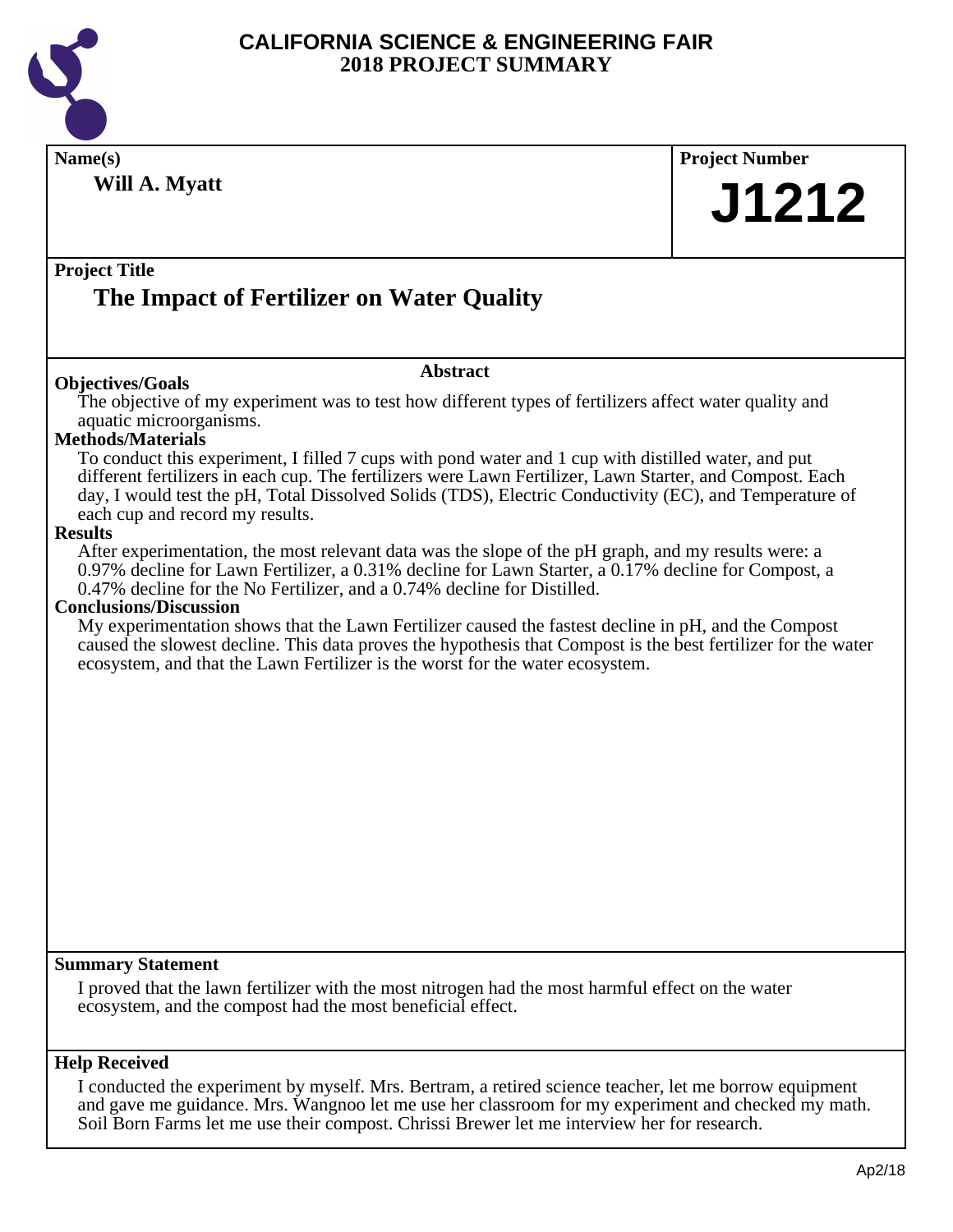

| Name(s)                                                                                                                                                                                                                |                 | <b>Project Number</b> |  |
|------------------------------------------------------------------------------------------------------------------------------------------------------------------------------------------------------------------------|-----------------|-----------------------|--|
| <b>Makayla A. Plasse</b>                                                                                                                                                                                               |                 |                       |  |
|                                                                                                                                                                                                                        |                 | J1213                 |  |
|                                                                                                                                                                                                                        |                 |                       |  |
|                                                                                                                                                                                                                        |                 |                       |  |
| <b>Project Title</b>                                                                                                                                                                                                   |                 |                       |  |
| <b>Effects of Light Pollution on Astrophotography</b>                                                                                                                                                                  |                 |                       |  |
|                                                                                                                                                                                                                        |                 |                       |  |
|                                                                                                                                                                                                                        |                 |                       |  |
|                                                                                                                                                                                                                        | <b>Abstract</b> |                       |  |
| <b>Objectives/Goals</b>                                                                                                                                                                                                |                 |                       |  |
| My goal was to find out if light pollution effected astrophotography. I wanted to be able to provide picture                                                                                                           |                 |                       |  |
| evidence of light pollution. I focused on the star Rigel in the constellation of Orion. I wanted four<br>different photographs of Rigel in different light pollution levels.                                           |                 |                       |  |
| <b>Methods/Materials</b>                                                                                                                                                                                               |                 |                       |  |
| In my research I found a light pollution map where I chose my four different locations (White Water,                                                                                                                   |                 |                       |  |
| Palm Springs, Ontario, and Long Beach). To keep variables as consistent as possible I traveled to each                                                                                                                 |                 |                       |  |
| location in one night to take pictures of Rigel. I used a Nikon D3200 camera and a 180140 mm lens. I                                                                                                                   |                 |                       |  |
| repeated this a total of three times over the course of three months. I could only take pictures on one night                                                                                                          |                 |                       |  |
| of each month because the moon will interfere with the brightness of the star.<br><b>Results</b>                                                                                                                       |                 |                       |  |
| My data showed a clear connection between the level of light pollution and the apparent brightness of the                                                                                                              |                 |                       |  |
| star. The more light pollution the dimmer the star appeared. I fulfilled my goal, in that I was able to obtain                                                                                                         |                 |                       |  |
| picture clear picture evidence of the brightness of Rigel.                                                                                                                                                             |                 |                       |  |
| <b>Conclusions/Discussion</b>                                                                                                                                                                                          |                 |                       |  |
| While doing this experiment I found that light pollution is an issue that must have dramatic effect more<br>than just astrophotography. Starting this project I didn't expect to see such clear results. The images of |                 |                       |  |
| White Water were so much brighter than those in Long Beach. I can't imagine how much worse light                                                                                                                       |                 |                       |  |
| pollution will get in the coming years if regulations aren't made. During my research I came across                                                                                                                    |                 |                       |  |
| articles saying light pollution can effect animals and even humans. I would love to take this experiment a                                                                                                             |                 |                       |  |
| step further and find a way to quantify just how much organisms are effected by light pollution.                                                                                                                       |                 |                       |  |
|                                                                                                                                                                                                                        |                 |                       |  |
|                                                                                                                                                                                                                        |                 |                       |  |
|                                                                                                                                                                                                                        |                 |                       |  |
|                                                                                                                                                                                                                        |                 |                       |  |
|                                                                                                                                                                                                                        |                 |                       |  |
|                                                                                                                                                                                                                        |                 |                       |  |
|                                                                                                                                                                                                                        |                 |                       |  |
|                                                                                                                                                                                                                        |                 |                       |  |
| <b>Summary Statement</b>                                                                                                                                                                                               |                 |                       |  |
| The level of light pollution in the sky effects the brightness of the star in your photograph.                                                                                                                         |                 |                       |  |
|                                                                                                                                                                                                                        |                 |                       |  |
|                                                                                                                                                                                                                        |                 |                       |  |
|                                                                                                                                                                                                                        |                 |                       |  |
| <b>Help Received</b>                                                                                                                                                                                                   |                 |                       |  |

My father helped me carry out my science fair project. He drove me to each location so I could take photographs of the star Rigel.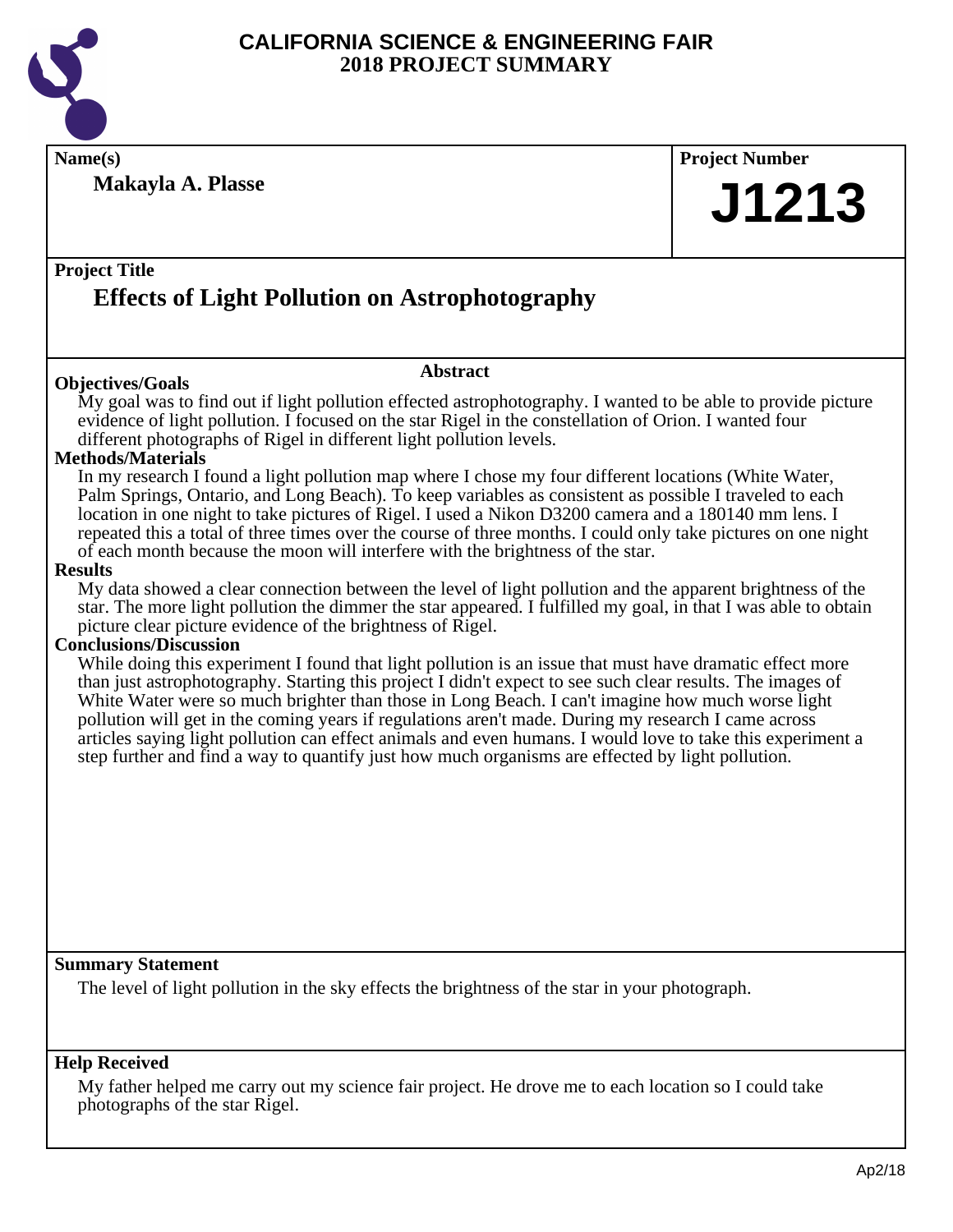

**Firas A. Qureshi**

## **Name(s) Project Number**

## **J1214**

## **Project Title A Geotechnical Investigation of Infused Soil Characteristics**

## **Objectives/Goals**

## **Abstract**

The 2017 California Wildfire Season was the most destructive on record. Over 9,054 fires burned 1,381,405 acres. I wanted to learn if wildfires affect soil fertility by studying the soil's characteristics such as the Potassium, Phosphorus, Nitrogen, and pH Levels of the soil as well as the vertical stem growth of the radish plant planted in the soil. My hypothesis stated if soil was affected by wildfire, then that soil would be more fertile compared to soil not affected by wildfire. Based on the nitrogen cycle, wildfire burn leads to increased release of nitrogen levels in the soil, augmenting the soil's fertility.

## **Methods/Materials**

In my investigation, I planted four radish seeds in eight trials of wildfire soil and eight trials of topsoil in a natural environment. I planted radish seeds because of the short germination period. I watered each pot of seeds with 30 mL of water every three days starting on the day of planting and did this for three weeks. At the end of each week, I measured and recorded the plant's vertical stem growth. I also tested and recorded the Nitrogen, Phosphorus, Potassium, and pH Levels of both the topsoil and wildfire-affected soil.

## **Results**

The pH levels in wildfire soil were closer to neutral compared to topsoil across the trials. The nitrogen levels in the topsoil were on average deficient compared to the wildfire soil which was sufficient or in surplus. The radish seeds in the wildfire-affected soil erupted within the first week and grew to be on average 3.5 times higher in vertical stem growth. The potassium and phosphorus levels in the wildfire-affected soil were sufficient compared to the levels of topsoil across three weeks.

## **Conclusions/Discussion**

Overall, the data supported my hypothesis. The radish seeds in the wildfire-affected soil germinated quicker and grew much more than the plants in the topsoil. This could be due to the fact that there weren't enough nutrients in the topsoil for the radish plants to grow naturally. There was a direct correlation between the Nitrogen, Phosphorus, Potassium, and pH Levels in both the topsoil and wildfire-affected soil. The study supports that new life can be supported by wildfire effectively.

## **Summary Statement**

By comparing radish seed germination, growth, and chemical characteristics between wildfire-affected soil and topsoil, I studied how soil fertility affects the post-wildfire environment.

## **Help Received**

I would like to acknowledge my mother for helping me buy my materials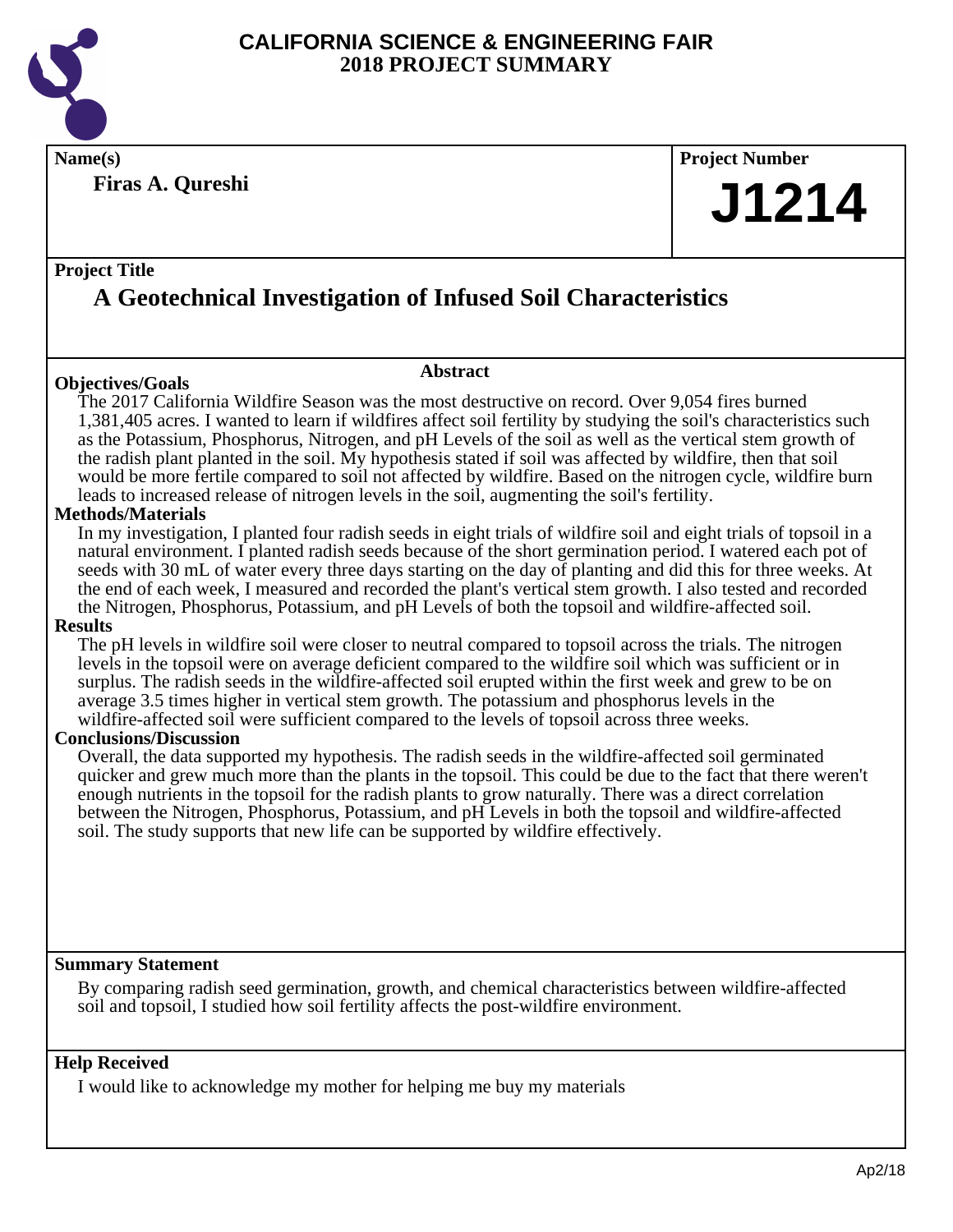

**Name(s) Project Number**

**Shreya A. Rajappa**

**J1215**

## **Project Title Going Up in Flames: Soil Bacteria**

## **Objectives/Goals**

**Abstract**

I wanted to identify the soil type with the highest bacterial biodiversity (number of different bacterial colonies) and to see how fires affect bacterial biodiversity. My project could change how people think about wildfires and the soil type they use in agriculture. The question was: How do different soil types from burned areas affect soil bacterial biodiversity? The hypothesis was: If the soil is unburned clay, then it will have a higher bacterial biodiversity than unburned silt or sand. If the soil is burned, then it will have a lower bacterial biodiversity than unburned soil.

## **Methods/Materials**

I identified the soil type through field observation tests and through an online Soil Web Browser that has mapped out the soil types across California. I measured the dependent variable (bacterial biodiversity) through diluting the soil with distilled water, spreading it on agar petri dishes, incubating the plates in a reptile terrarium, and counting the different colonies.

#### **Results**

The results were that unburned clay's average was 6.8 different colonies, compared to the average bacterial biodiversity of unburned silt (4.6 colonies) and of unburned sand (4.4 colonies). Burned clay's average was 4.2 colonies and the averages for burned silt and for burned sand were 4 colonies. Going back to the objective, clay was the soil type with the highest bacterial biodiversity, and fires decrease bacterial biodiversity.

## **Conclusions/Discussion**

The hypothesis should be accepted because unburned clay with 6.8 different colonies had a higher bacterial biodiversity than unburned silt and sand and because the burned soils had a lower bacterial biodiversity than the unburned soils for each type. My project expands our knowledge by showing that fires seem to make all soils have the same qualities since they all had a similar bacterial biodiversity after being burned and bacterial biodiversity depends on the qualities of the soil. My project is important because intense fires occur often in California, and we need to see how these fires affect the foundation for life.

## **Summary Statement**

I wanted to identify the type of soil with the greatest number of different bacterial colonies and to see how wildfires affect soil bacterial biodiversity.

## **Help Received**

I interviewed Dr. Joshua Schimel from UCSB and Mr. Bill Palmisano, who wrote an article about soil and its bacteria. Both interviewees provided background information on soil bacteria and fires and described their own findings from experiments. However, I designed, built, and performed the experiments myself.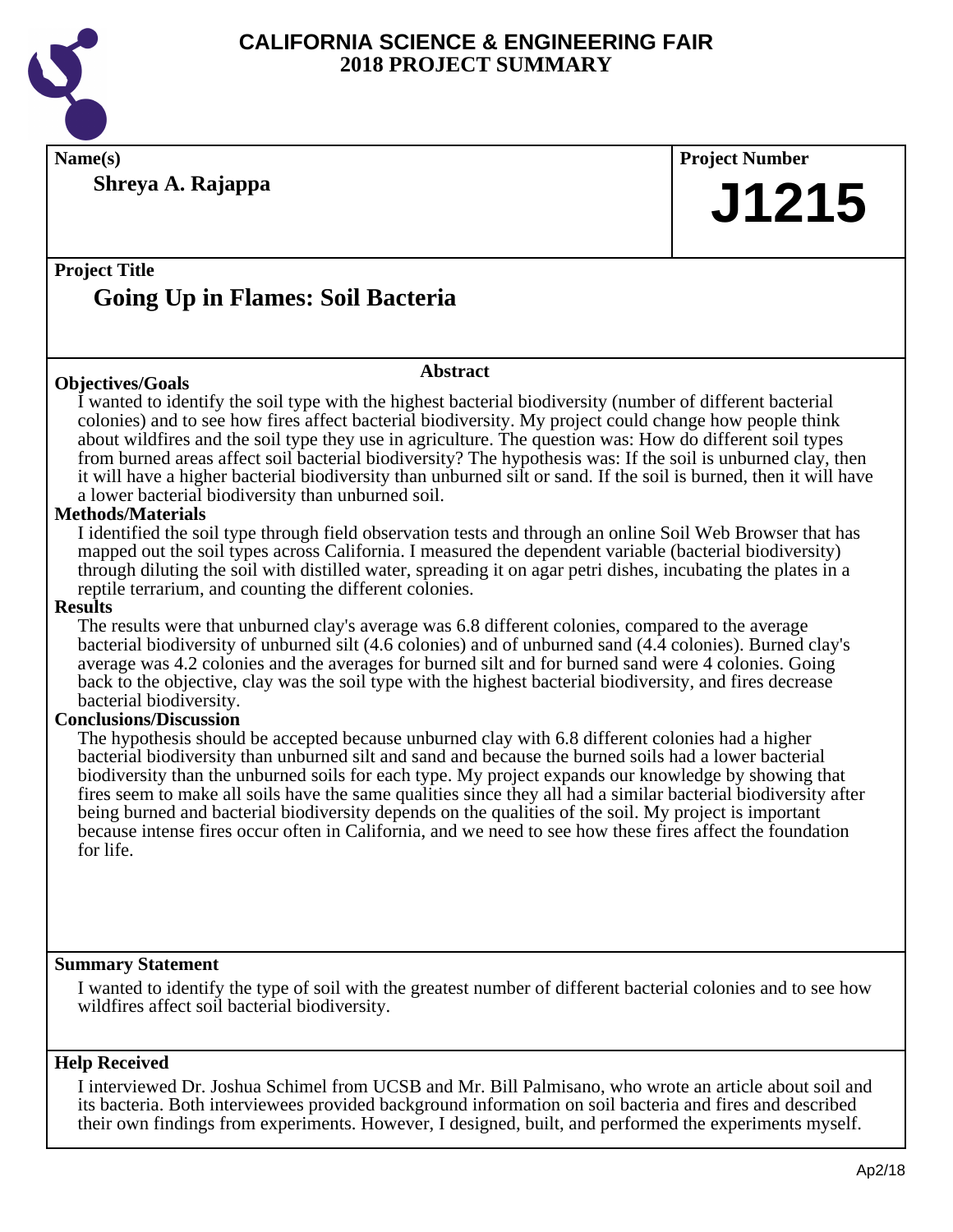

**Joy H. Ruppert**

**Name(s) Project Number**

## **J1216**

## **Project Title**

## **Cottonwood Creek Contamination: Investigating Water Quality of Moonlight Beach Effluent**

## **Abstract**

**Objectives/Goals** Approximately 20% of the Encinitas city runoff empties into Cottonwood Creek and is discharged at Moonlight State Beach. I have seen many young children and families playing in the effluent, but the water often looks murky and discolored. I wondered if this really was a safe place to play. The city built an Urban Runoff Dry Weather Flow UVC Treatment Facility to treat the water from Cottonwood Creek, but the facility is 240 meters from the effluent outlet. I believed the effluent water might not meet state standards for primary contact. I also hypothesized that plants growing in the concrete channel carrying water from the UVC treatment facility to the ocean might reduce nutrient levels of nitrates and phosphates in the creek water.

## **Methods/Materials**

I performed 182 tests on 24 different water samples taken from the Moonlight Beach effluent. I collected water samples over a three-month period at distances ranging from 1 to 11 meters from the effluent. I performed 120 water quality tests. I used kits from LaMotte and Hach to document the pH, nitrates, phosphates, nitrite, ammonia, copper, iron, chromium, and dissolved oxygen. For 12 water samples, I inoculated 50 plates using Coliscan Easygel media to identify coliforms, including E.coli, and noncoliforms. I also performed 12 separate dissolved oxygen tests at the site to support my results.

## **Results**

According to my results, the Moonlight Beach effluent failed to meet state standards for primary contact water. Water samples consistently contained excessive levels of coliform bacteria. 100% of my 50 plates were either TNTC, or for dilutions, ranged from 25,000 CFU/100mL to 150,000 CFU/100mL for coliform bacteria. The samples also revealed nitrates and phosphates far above recommended levels. Nitrates ranged from 60 to 100 ppm, which were 60 to 100 times the recommended level of 1ppm. Phosphates ranged from 12 to 14 ppm, which were 120 to 140 times the 0.1 ppm suggested limit for phosphates. The plants in the concrete channel seemed to have little impact on nutrient levels in the water. Available dissolved oxygen levels were consistently low in my samples.

## **Conclusions/Discussion**

The UVC Treatment Facility appears unable to reduce the number of bacteria in the water probably due to the distance between the facility and the effluent. High levels of nitrates and phosphates in the effluent also put the beach at risk for harmful algal blooms (HABs).

## **Summary Statement**

I tested the water of the Cottonwood Creek effluent at Moonlignt Beach to determine water quality, including bacteria and nutrient samples.

## **Help Received**

My parents transported me to Moonlight Beach. My science teacher supplied equipment, testing supplies, and supervised me for safety in the lab. I collected all the water samples myself as well as performed all of the water quality tests.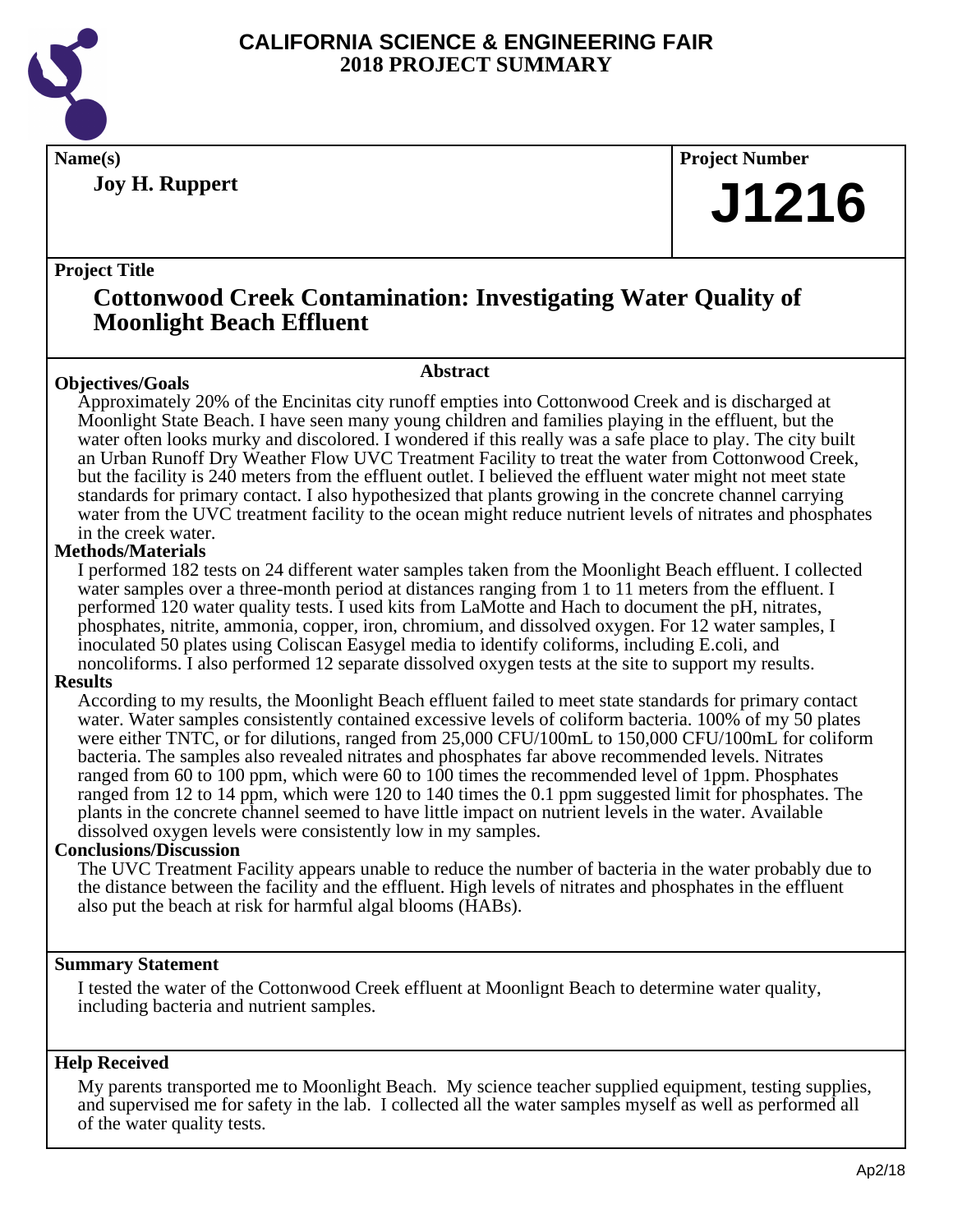

**Collin M. Schneider**

**Name(s) Project Number**

## **J1217**

## **Project Title**

## **Documenting the Impacts of the Carlsbad Desalination Plant on Agua Hedionda Lagoon**

## **Abstract**

**Objectives/Goals** The Carlsbad desalination plant began operating in December of 2015. I wondered if the desalination process might have impacts on the water quality at the Agua Hedionda Lagoon. I decided to test the water at four locations in the lagoon and also test the ocean water quality north and south of the brine discharge. I believed that the salinity and levels of nitrates and nitrites in the water might exceed recommended levels.

## **Methods/Materials**

I evaluated 198 water quality values from 18 water samples collected from six different locations in the vicinity of the Agua Hedionda Lagoon during multiple site visits. I used test kits from LaMotte and Hach. I also used Coliscan Easygel media and inoculated a total of 50 plates to test for coliform bacteria, including E. coli, non-coliform bacteria, and mold.

## **Results**

Salinity levels were the highest at Hubbs Research center and the east junction, the hydrometer showing salinity of 38 ppt while the two ocean tests yielded only 34 and 36 ppt; however, the salinity could be even higher at greater depth due to the halocline of the lagoon. The levels of phosphates averaged 1.5 ppm, which is 15 times the state recommended limit. Nitrates, a strong indicator of brine discharge, were found in most locations to be at 2-3 times above the state standard of 1 ppm. The highest levels were found north of the discharge, at the mouth of the lagoon and the east junction. The total nitrates averaged 2.3 ppm, and all results were within 0.5 ppm of each other. Levels of dissolved oxygen averaged 2.6 ppm, an amount 2.4 ppm below state standards. The highest levels of ammonia were found north of the discharge and east of the PCH, averaging 0.15 and 0.2 ppm, which was 0.5 to 1.0 ppm above the recommended level. I found levels of coliform bacteria to be highest at the points north and south of the discharge. Levels of E. coli were found highest east of the PCH where my tests revealed levels of E. coli too numerous to count.

## **Conclusions/Discussion**

Salinity levels, nitrates, phosphates, and dissolved oxygen tests showed results that could be harmful to the marine ecosystem. I believe that many of my findings were due to brine discharge and also to possible non-point-source pollution from nearby agricultural areas. I recommend that salinity levels and the water quality in the lagoon and the ocean in the vicinity of the brine discharge be monitored closely.

## **Summary Statement**

I examined the effects of the Carlsbad Desalination Plant on water quality at the Agua Hedionda Lagoon.

## **Help Received**

Thanks to my mother for driving me to the lagoon to collect my samples, and to my science teacher Mrs. Hunker supervising my safety in the lab and providing me with test kits and materials. I conducted and analyzed all of my tests myself.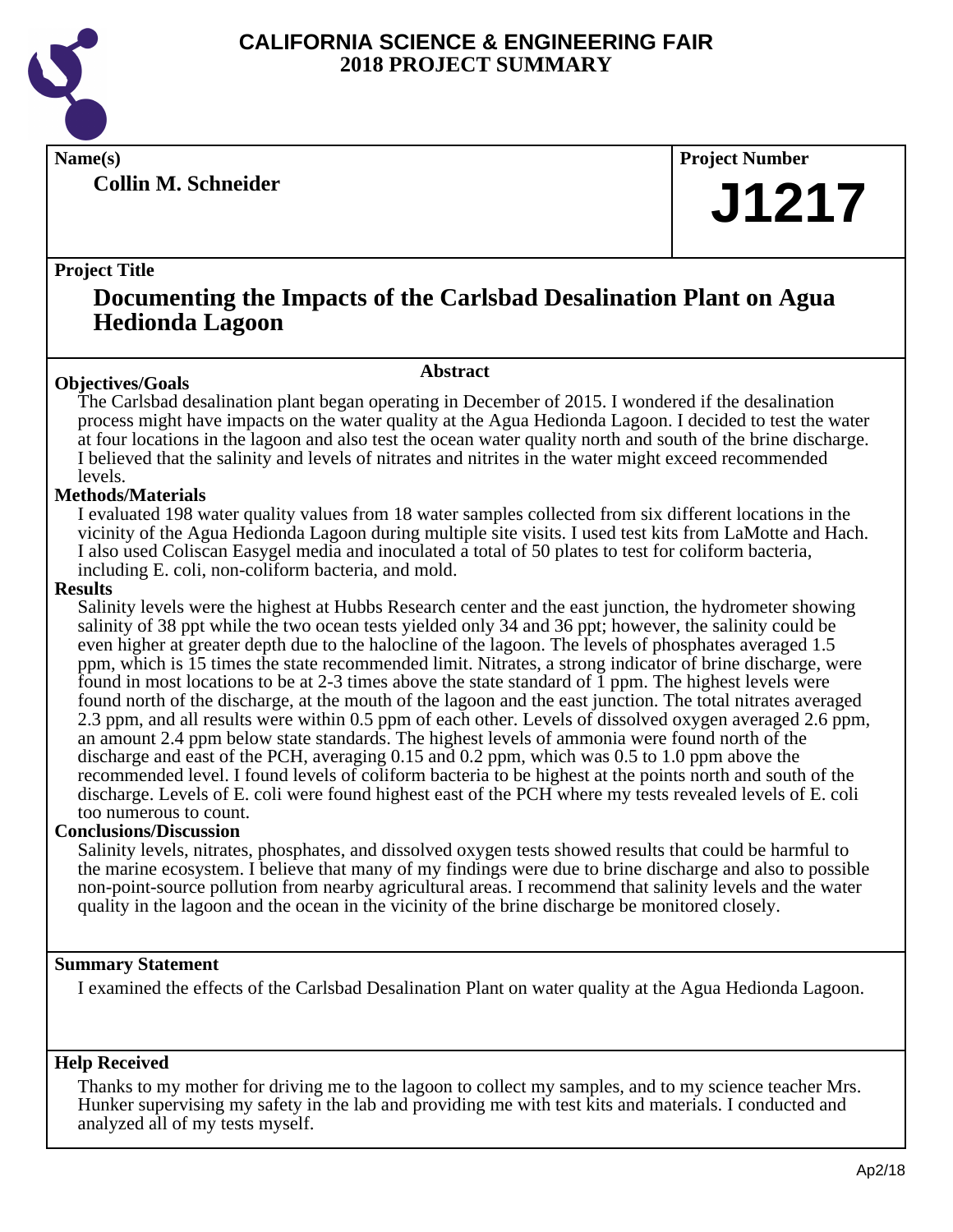

| Name(s)                                                                                                                                                                                                                                                                                                                                  | <b>Project Number</b> |
|------------------------------------------------------------------------------------------------------------------------------------------------------------------------------------------------------------------------------------------------------------------------------------------------------------------------------------------|-----------------------|
| <b>Audrey C. Sherf</b>                                                                                                                                                                                                                                                                                                                   | J1218                 |
|                                                                                                                                                                                                                                                                                                                                          |                       |
| <b>Project Title</b>                                                                                                                                                                                                                                                                                                                     |                       |
| <b>Effect of Pesticides on Decomposition</b>                                                                                                                                                                                                                                                                                             |                       |
|                                                                                                                                                                                                                                                                                                                                          |                       |
| <b>Abstract</b><br><b>Objectives/Goals</b>                                                                                                                                                                                                                                                                                               |                       |
| The objective of this experiment is to observe the effects of pesticides on the decomposition of leaves in<br>soil.                                                                                                                                                                                                                      |                       |
| <b>Methods/Materials</b>                                                                                                                                                                                                                                                                                                                 |                       |
| For this experiment, I filled 12 jars with soil from an organic garden. Half of the jars had pesticides added<br>to them. The other half just had water added. One leaf was placed into each jar. Every week (for 12<br>weeks) I weighed the leaves to see if they decomposed or lost mass.                                              |                       |
| <b>Results</b>                                                                                                                                                                                                                                                                                                                           |                       |
| After 12 weeks, the leaves in the control jars lost 3.5g overall. The leaves in the pesticide jars lost 4.3g<br>overall. The average amount of mass lost for the leaves in the control jars was 0.5g. The average mass lost<br>for the leaves in the pesticide jars was 0.7g. The leaves in the pesticide jars lost more mass overall.   |                       |
| <b>Conclusions/Discussion</b>                                                                                                                                                                                                                                                                                                            |                       |
| The leaves in the pesticide jars lost more mass than the leaves in the control jars. It was observed that the<br>pesticides did not seem to kill sow bugs. In fact, the sow bugs multiplied. Sow bugs skeletonize leaves.<br>The pesticide jars had more sow bugs than the control jars. I believe that the sow bugs had a direct effect |                       |
| on the decomposition of the leaves.                                                                                                                                                                                                                                                                                                      |                       |
|                                                                                                                                                                                                                                                                                                                                          |                       |
|                                                                                                                                                                                                                                                                                                                                          |                       |
|                                                                                                                                                                                                                                                                                                                                          |                       |
|                                                                                                                                                                                                                                                                                                                                          |                       |
|                                                                                                                                                                                                                                                                                                                                          |                       |
|                                                                                                                                                                                                                                                                                                                                          |                       |
|                                                                                                                                                                                                                                                                                                                                          |                       |
|                                                                                                                                                                                                                                                                                                                                          |                       |
|                                                                                                                                                                                                                                                                                                                                          |                       |
| <b>Summary Statement</b>                                                                                                                                                                                                                                                                                                                 |                       |
| I observed the effect of pesticides on the decomposition of leaves in soil.                                                                                                                                                                                                                                                              |                       |
|                                                                                                                                                                                                                                                                                                                                          |                       |
|                                                                                                                                                                                                                                                                                                                                          |                       |
| <b>Help Received</b>                                                                                                                                                                                                                                                                                                                     |                       |

I designed and conducted this experiment by myself. My mother reviewed my results and assisted with photography.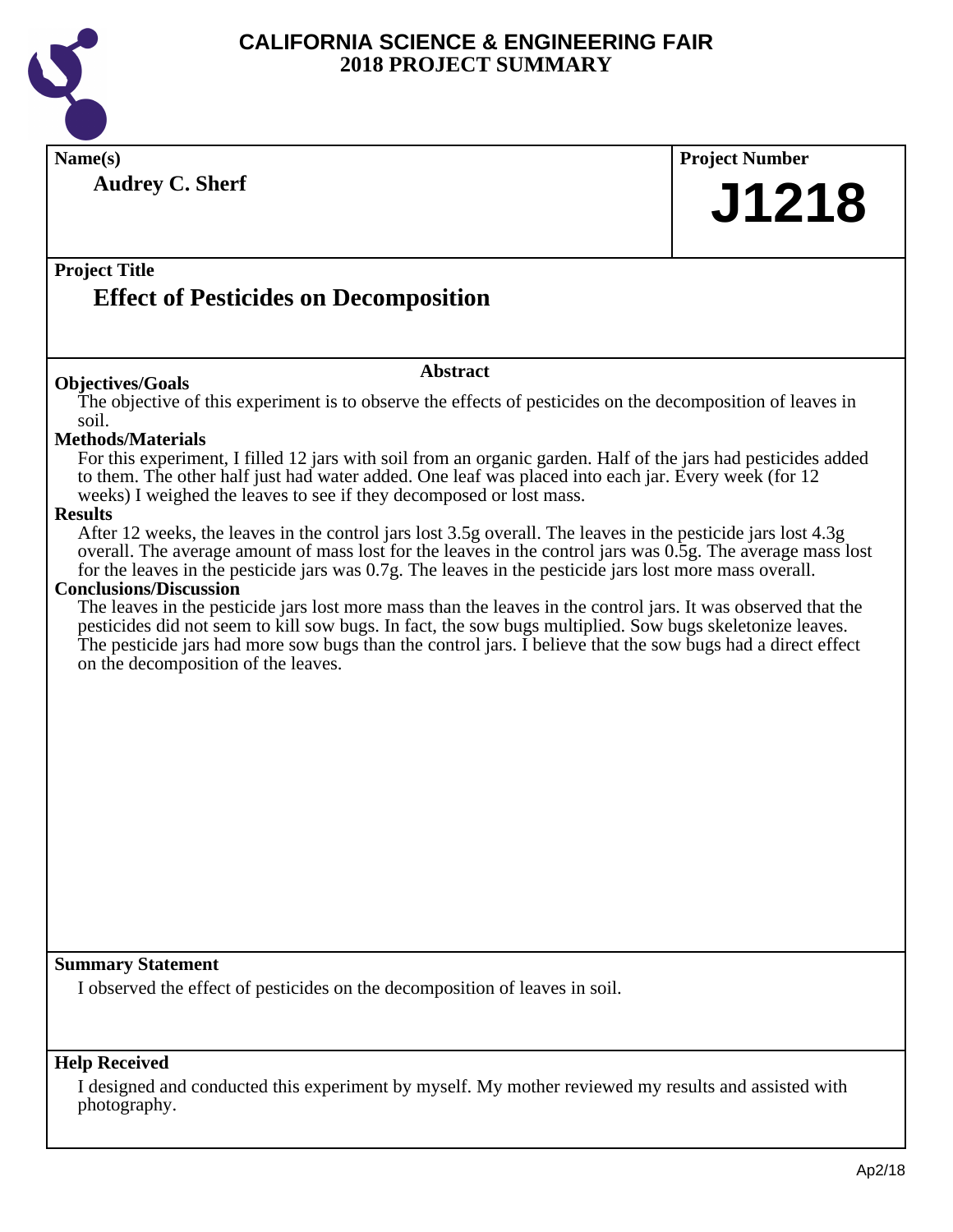

**Name(s) Project Number**

**Boldizsar T. Szabo**

**J1219**

## **Project Title Plants that Change Climate Change**

#### **Objectives/Goals**

## **Abstract**

The purpose of this project was to investigate the claim that different plants absorb CO2 at different rates. My hypothesis was that the claim is true and that plants do absorb CO2 with different efficiencies because they have different leaf sizes, leaf pigments, and sensitivities to light.

## **Methods/Materials**

I chose 3 different plants for independent variables: a Zonal Geranium, a Senecio Vitalis, and a spider plant. For each experiment, I placed a CO2 meter, which also served as a thermometer and hygrometer, in a 2.5 gallon airtight jar. I put one of the plants inside the jar and sealed it for 24 hours. I noted initial and final humidity, temperature, and CO2 levels inside the jar. I shined a light on the plant from 7:00 a.m. to 7:00 p.m. I cleared the jar between experiments. I tested only soil and the air in the jar as negative controls. The testing was done 3 times per condition.

#### **Results**

Averaged over the triplicates, the CO2 levels in experiments with only air in the jar dropped by 99.7 parts per million (PPM) from the beginning of the experiment to the end. In the experiments with soil but no plant, they rose by 1515.0 PPM. During the spider plant experiments, CO2 levels rose by 4375.3 PPM. The CO2 levels in the Senecio Vitalis experiments rose by 6810.3 PPM and in the experiments with the Zonal Geranium, they rose by 7285.0 PPM. These very different CO2 levels show that the different plants absorb different amounts of CO2.

## **Conclusions/Discussion**

The claim that different plants absorb CO2 at different rates is true, because each plant absorbed a different amount of CO2. It suggests that some plants are better than others for fighting climate change. A good follow-up experiment could be testing which characteristics are responsible for the different rates of CO2 absorption.

## **Summary Statement**

I showed that different plant species absorb CO2 at different rates.

## **Help Received**

My parents turned on and off the UV lamp when I was not there to do it myself. My teacher helped me organise my project and better understand the scientific method.